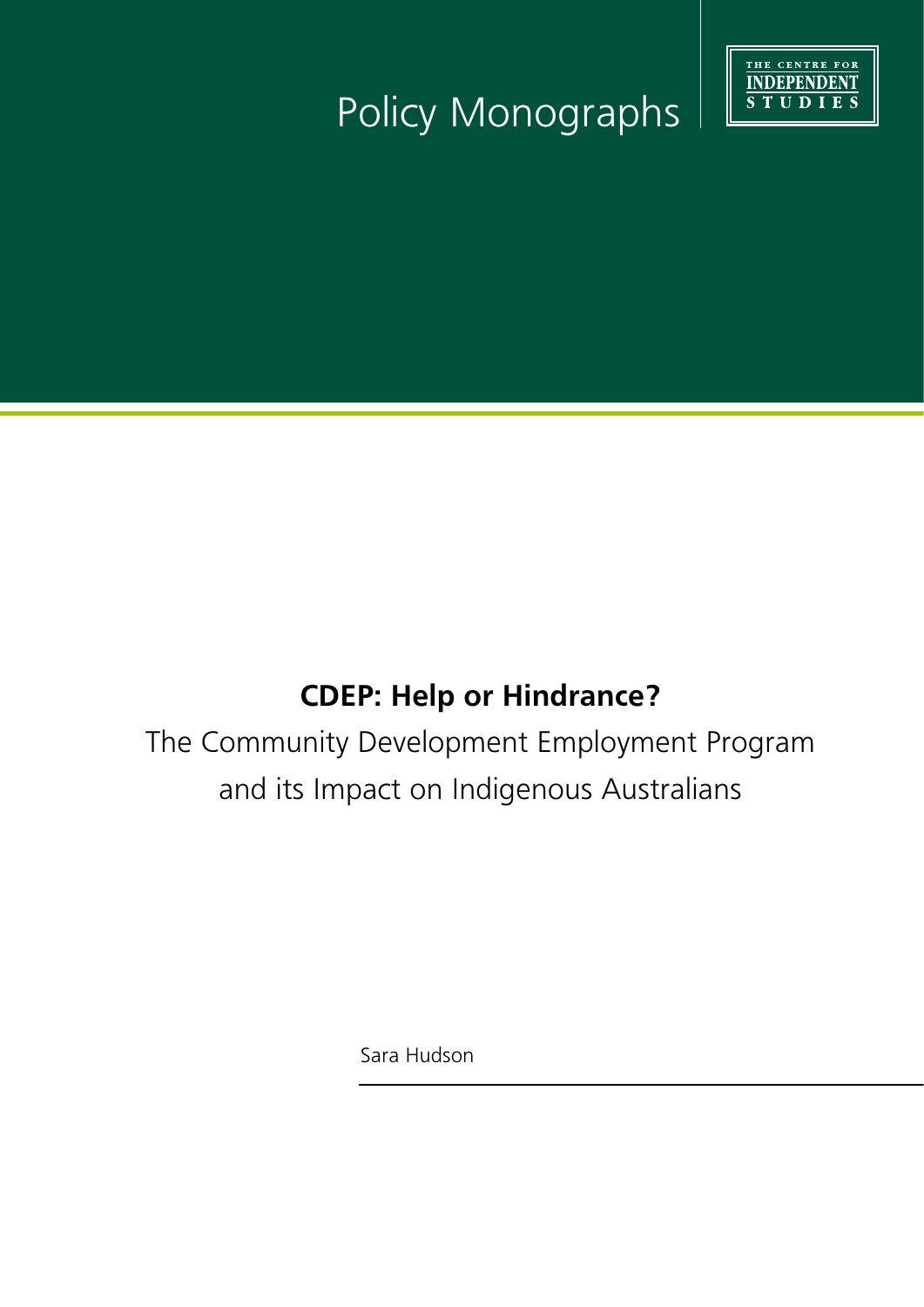## **CDEP: Help or Hindrance?**

## The Community Development Employment Program and its Impact on Indigenous Australians

Sara Hudson

CIS Policy Monograph 86



**2008**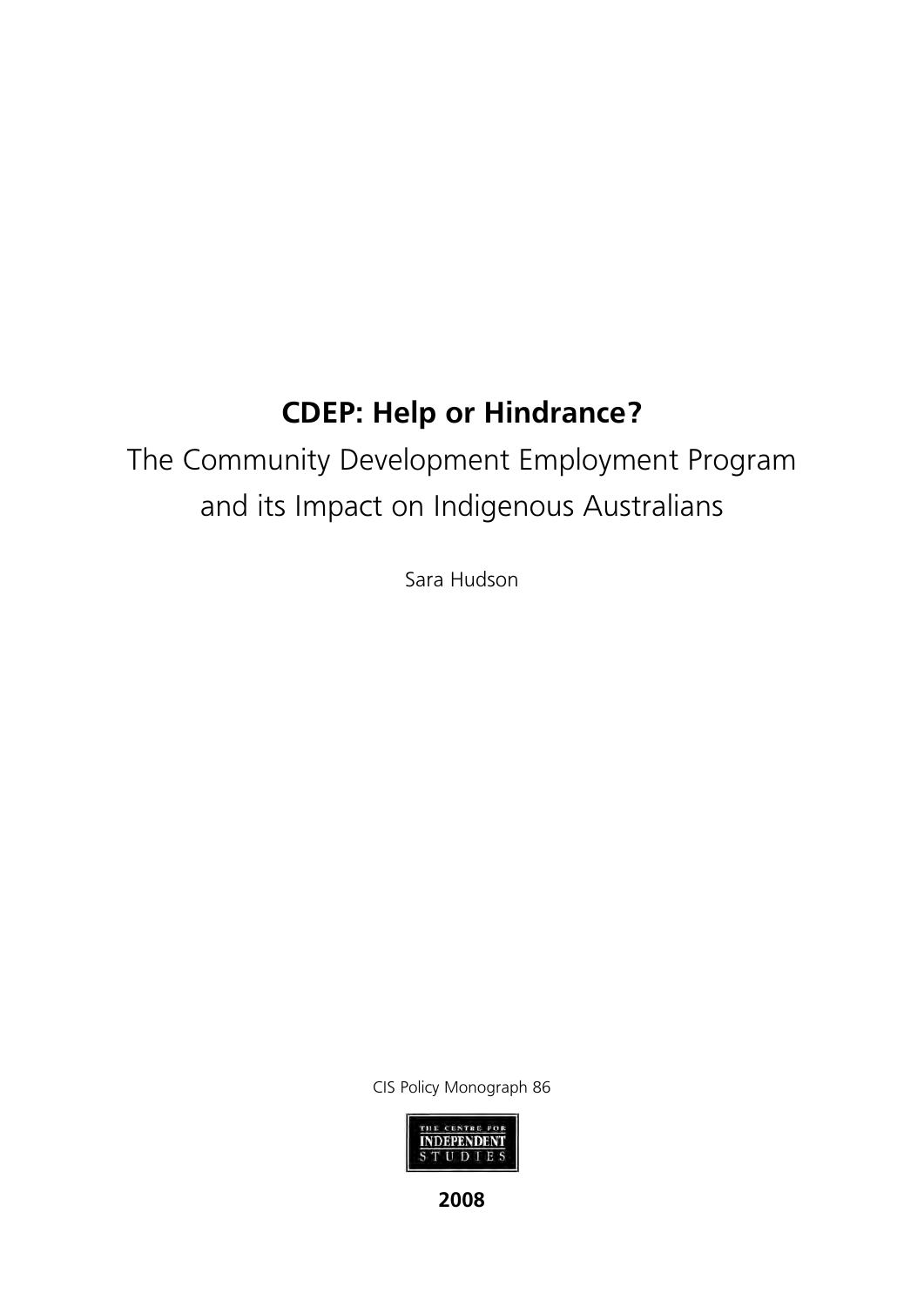### **CIS publications on Indigenous affairs**

#### **Book**

Helen Hughes, *Lands of Shame: Aboriginal and Torres Strait Islander 'Homelands' in Transition* (Sydney: CIS, 2007).

#### **Issue Analysis**

No. 88 *Kava and after in the Nhulunbuy (Gulf of Carpenteria) Hinterland* Helen Hughes

No. 86 *What is Working in Good Schools in Remote Indigenous Communities?* Kirsten Storry

No. 78 *Indigenous Governance at the Crossroads: The Way Forward* John Cleary

No. 73 *Tackling Literacy in Remote Aboriginal Communities* Kirsten Storry

No. 72 *School Autonomy: A Key Reform for Improving Indigenous Education* Julie Novak

No. 65 *Education and Learning in an Aboriginal Community* Veronica Cleary

No. 63 *The Economics of Indigenous Deprivation and Proposals for Reform* Helen Hughes

No. 55 *Lessons from the Tiwi Islands* John Cleary

No. 54 *A New Deal for Aborigines and Torres Strait Islanders in Remote Communities* Helen Hughes and Jenness Warin

#### **Policy Monograph**

No. 83 *Indigenous Education in the Northern Territory* Helen Hughes

Hudson, Sara, 1974–

CDEP : help or hindrance? : the Community Development Employment Program and its impact on indigenous Australians / Sara Hudson.

1st ed.

ISBN: 9781864322125 (pbk.)

Series: CIS policy monographs ; 86.

1.Community Development Employment Projects (Australia) 2. Aboriginal Australians—Training of.

3. Aboriginal Australians—Employment.

331.699915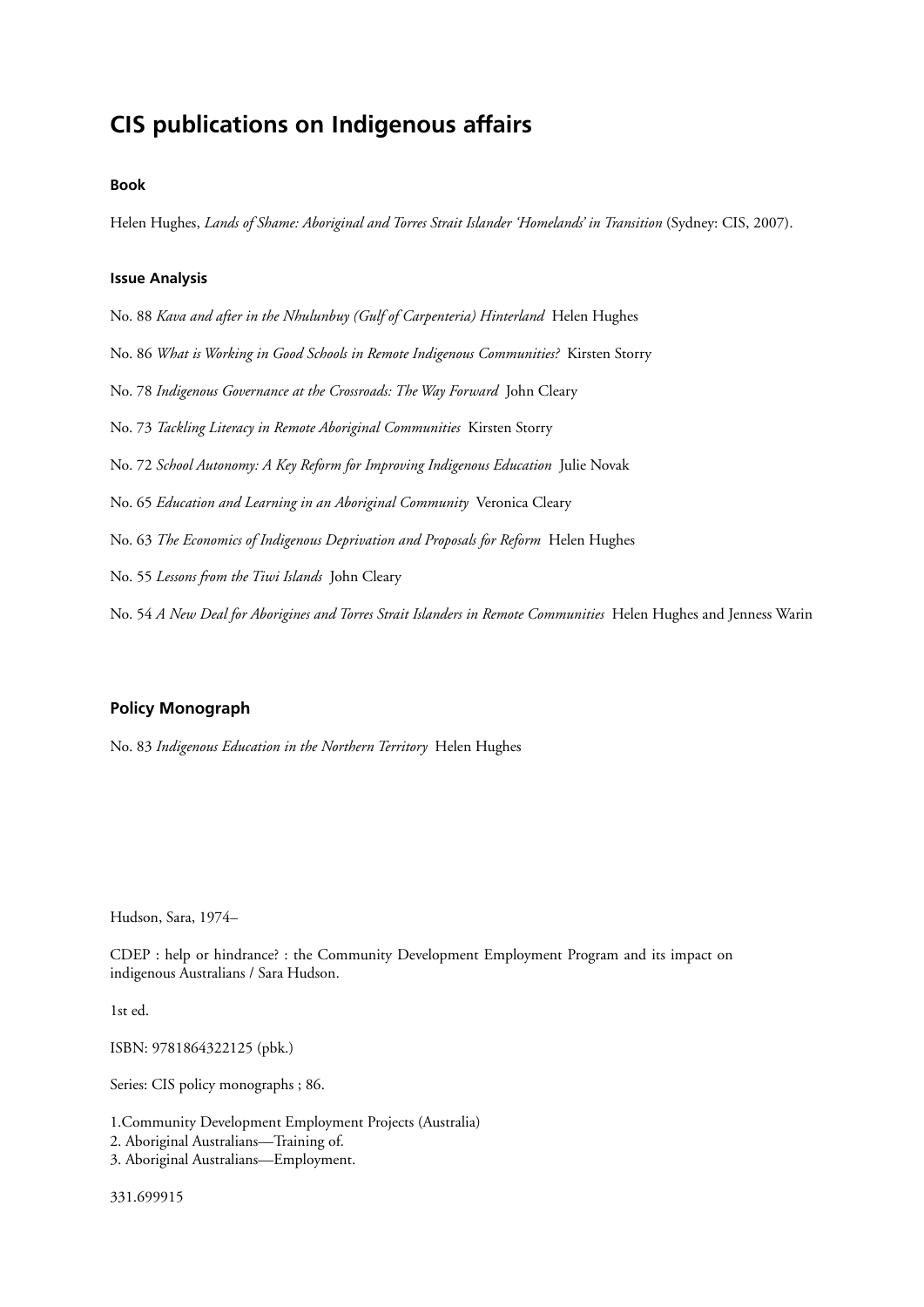## **Contents**

| CDEP: Help or Hindrance? The Community Development Employment |  |
|---------------------------------------------------------------|--|
|                                                               |  |
|                                                               |  |
|                                                               |  |
|                                                               |  |
|                                                               |  |
|                                                               |  |
|                                                               |  |
| Claim 2: CDEP engages people in work-related activities 10    |  |
| Claim 3: CDEP provides a stepping stone to employment 11      |  |
| Claim 4: CDEP is flexible, allowing people to participate in  |  |
| Claim 5: CDEP is a community-based initiative that allows for |  |
|                                                               |  |
| Claim 7: CDEP supports communal and business enterprises 13   |  |
|                                                               |  |
|                                                               |  |
| Claim 10: CDEP reduces crime in Indigenous communities 14     |  |
|                                                               |  |
|                                                               |  |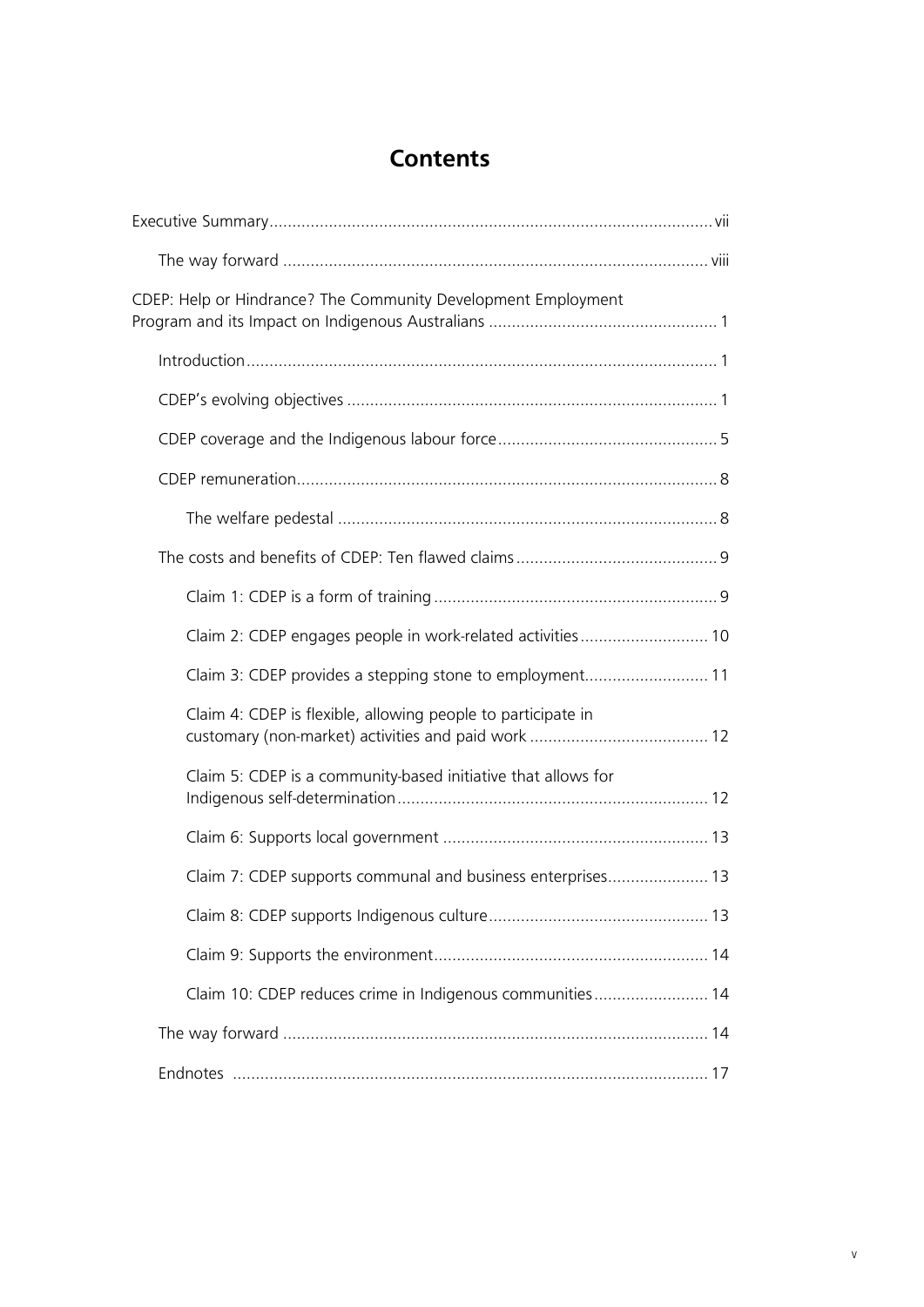### **Executive Summary**

The Community Development Employment Projects (CDEP) program was established in 1977 to replace the unemployment benefits for Aborigines and Torres Strait Islanders living in remote areas. It aimed to provide work and on-the-job training, and to develop the culture and economies of Indigenous communities. But despite its good intentions, CDEP's evolution has hindered rather than helped Indigenous people. At the program's heart is the notion that Indigenous Australians are not capable of holding mainstream employment.

Instead of being a transition to real work, CDEP is an obstacle to employment. Only around 5% of CDEP participants move to mainstream jobs.

CDEP payments are combined with other forms of income assistance such as Newstart Allowance and Parenting Payment. A single mother with six children receiving CDEP for home duties plus welfare can receive nearly \$2,000 a fortnight. These payments create a 'welfare pedestal' which prevents participants from considering study, training, or work opportunities.

Participants are paid for doing housework, mowing their own lawns, attending funerals, and for doing nothing at all. Consequently, Indigenous people regard CDEP pay contemptuously as 'sit down' money.

If CDEP is excluded from employment figures, after thirty years of the CDEP program, the percentage of Indigenous people in 'real' employment in ghetto, fringe, and remote areas is only 17%.

CDEP has hidden the crisis in Indigenous education. CDEP participants do not need to know how to read and write, and CDEP training does not qualify them for mainstream jobs. So-called vocational certificates are awarded to participants unable to read, write, or count.

Most Aborigines and Torres Strait Islanders, even in remote areas, are located within commuting distance of work in retail, tourism, agriculture, and mining. They cannot access these jobs because they are not literate or numerate, and lack post-school vocational training.

Many people have vested interests in maintaining the status quo:

- CDEP has enabled territory and state governments to abdicate responsibility for providing local government, health, education, and policing services.
- CDEP has encouraged Indigenous organisations to expand their bureaucratic structures to service CDEP and associated activities, rather than stimulating a transition to employment.
- CDEP has enabled some communal enterprises to appear to succeed by subsidising them through the payment of wages and capital grants.

The part that CDEP has played in keeping Indigenous people out of mainstream employment must be addressed if the cycle of Indigenous joblessness, welfare dependence, and family and community dysfunction is to end.

#### **The way forward**

The Australian government is currently considering the future of CDEP and Indigenous employment programs as part of a new strategy for Indigenous economic development. Among the range of proposals for reforming CDEP is the idea that CDEP wages should be paid through Centrelink, with participants required to meet the same obligations as other income support participants. This is an important measure to prevent 'double dipping' and to enforce 'no work, no pay' rules. Here are the standards that should set the foundation for reform and support these changes to CDEP:

- Indigenous people must be educated to mainstream standards so they can access jobs.
- Indigenous people doing real work should be paid real wages. Jobs in government or local councils should be properly funded, and paid for by the relevant government departments or agencies.
- Private property rights, particularly secure land tenure, are essential to encourage businesses and employment.

No one ever got anywhere by having low expectations. It is time to stop thinking that CDEP is the only form of employment for Indigenous people living in remote communities.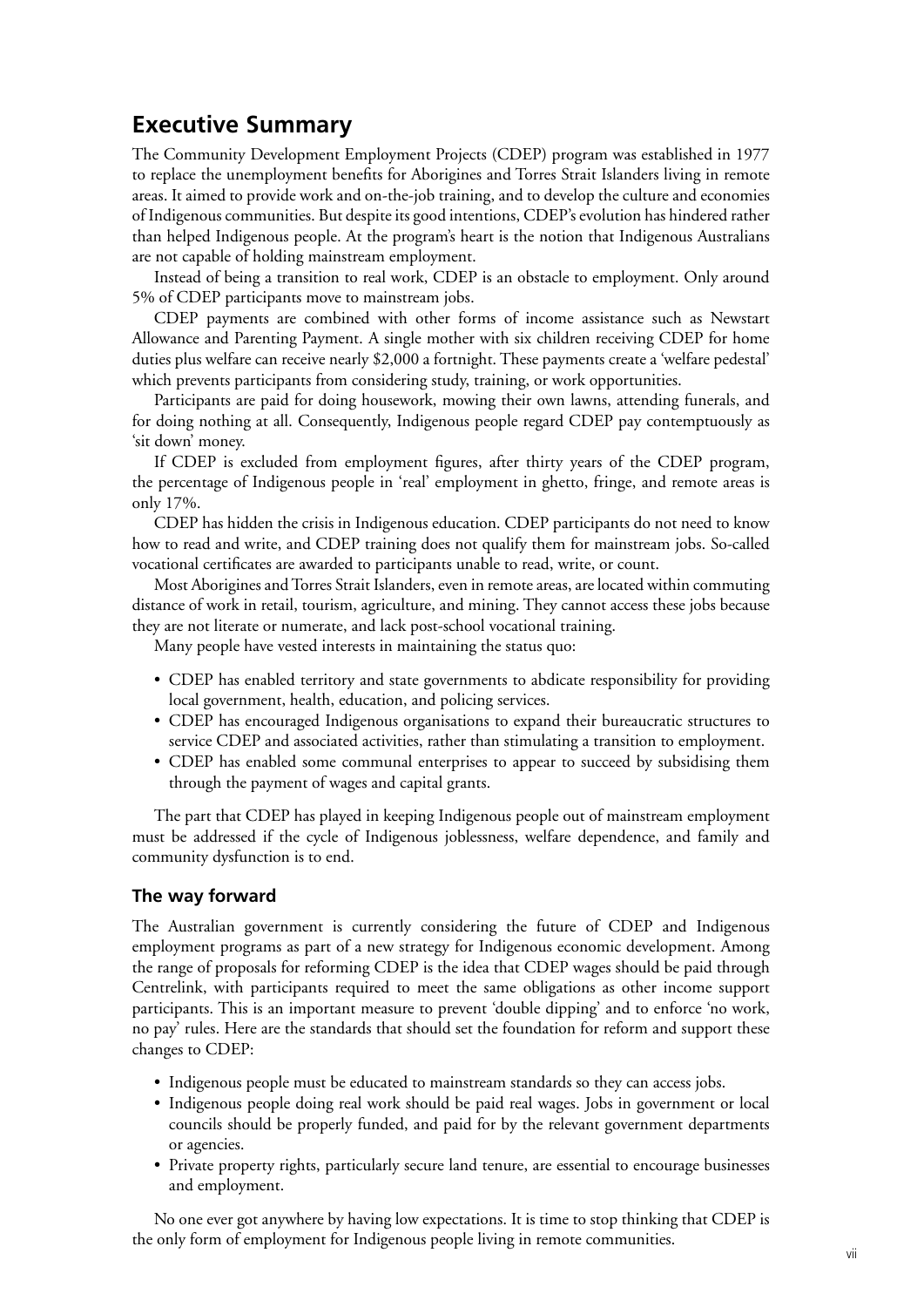I would like to thank Helen Hughes for her support, guidance, and helpful contributions; Benjamin Hourigan for all his efforts in editing; and the referees who reviewed this paper. Any remaining errors or omissions are my responsibility.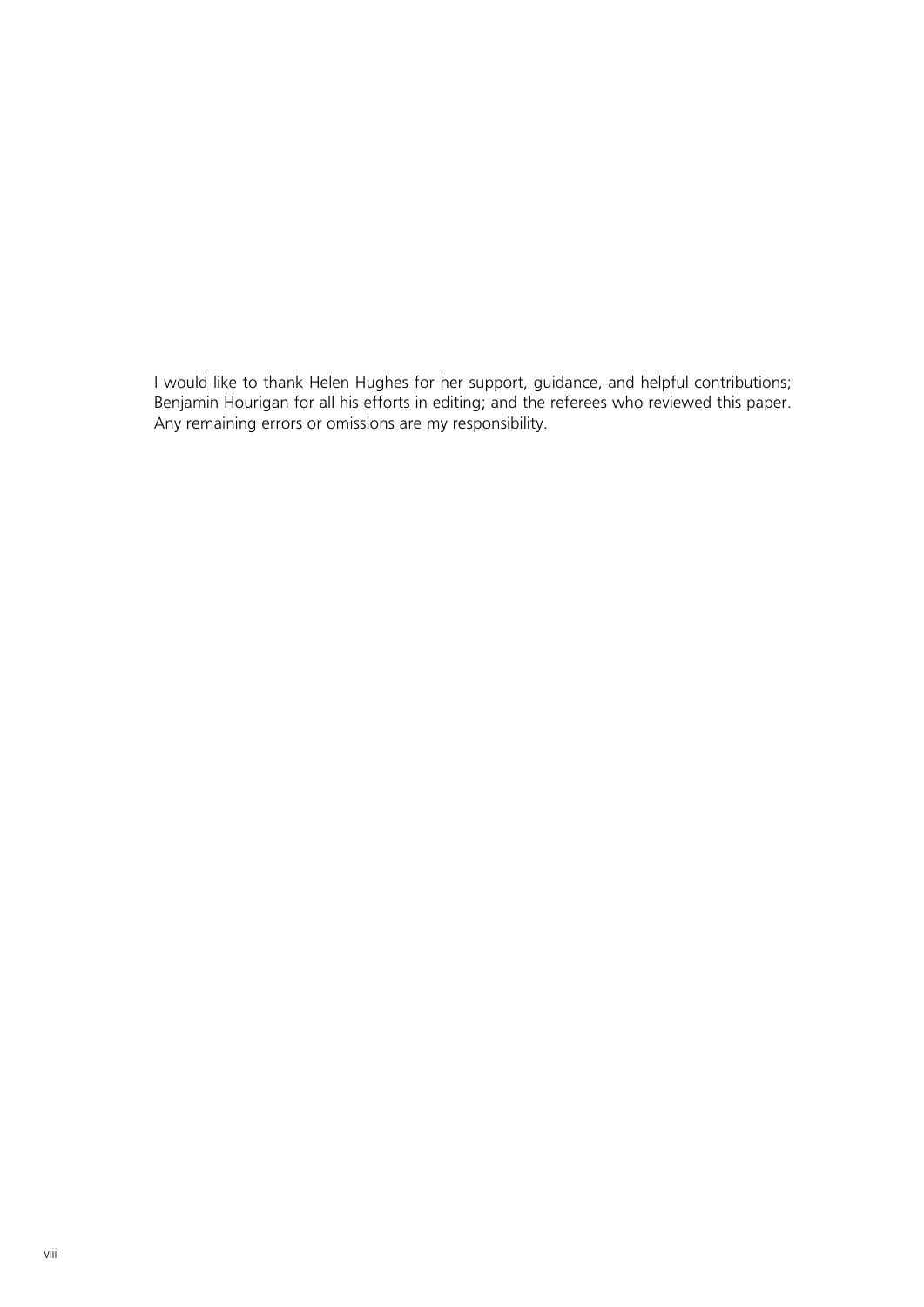### **CDEP: Help or Hindrance? The Community Development Employment Program and its Impact on Indigenous Australians**

#### **Introduction**

Established more than thirty years ago, the Community Development Employment Projects (CDEP) program has expanded to range from substituting for local government services to offering payment for housework and attendance at funerals. Despite a fall in participation, CDEP expenditure has continued to rise, to more than \$550 million a year in 2006–07.

Participants often regard CDEP jobs contemptuously as providing 'sit down' money for little work. Often, these 'jobs' do not even require attendance. Instead of being a transition to real work, CDEP is increasingly acting as an obstacle to employment. In response to mounting criticism of the scheme, the Howard Government decided to move CDEP recipients in urban and regional labour markets to mainstream employment programs from 1 July 2007. These Aborigines and Torres Strait Islanders were now to receive the same welfare and unemployment benefits and be subject to the same mutual obligation responsibilities as other Australians.

In the Northern Territory, the federal 'intervention' was to see CDEP reformed, moving unemployed men and women into full-time mainstream jobs. But, on 10 December 2007, Jenny Macklin, the Rudd government's minister for families, housing, community services, and Indigenous affairs, placed a moratorium on changes to CDEP in the Northern Territory, promising to modify the scheme in different ways.<sup>4</sup> In April this year, Macklin announced that CDEP would be reinstated in the Northern Territory, and that any changes to the scheme would not be introduced until 1 July 2009.<sup>5</sup>

In the meantime, the government has released a discussion paper on the future of CDEP and the Indigenous Employment Program, as a first step in the development of the Indigenous Economic Development Strategy.<sup>6</sup> In that discussion paper, the commonwealth government admits that CDEP has its failings. Too many young people in remote areas see CDEP as their only future. People on CDEP are treated differently to income support recipients. CDEP has a 'no work, no pay' rule, but not all CDEP providers enforce it. CDEP has masked the costs of essential service delivery across three levels of government.

#### **CDEP's evolving objectives**

When Aborigines and Torres Strait Islanders became eligible to receive social security in the mid-1970s, it quickly became evident that the result of poor education combined with readily available welfare payments was high levels of unemployment and welfare dependence. These had devastating social effects on Indigenous families and communities.<sup>7</sup>

Unemployment relief payments soon became known as 'sit down' money, the implication being that they discouraged movement to jobs. A commonwealth Interdepartmental Working Group concluded in July 1977 that the combination of joblessness<sup>8</sup> and welfare was responsible for a high incidence of alcoholism and associated violence in remote communities.<sup>9</sup> In 1977, a third of the Indigenous labour force, some 12,218 Indigenous men and women, was registered as unemployed. The Indigenous unemployment rate was six times that for Australia as a whole.10 CDEP was therefore introduced in 1977 in Bamyili, a remote Indigenous community in the Northern Territory, as an alternative to unemployment benefit payments and as an instrument of community development.<sup>11</sup> Table 1 (overleaf) summarises the principal changes to and reviews of CDEP during the last thirty years.

The original objectives of CDEP were to

- provide employment opportunities
- provide activities that would combat social problems in Indigenous communities
- maximise the Indigenous communities' ability to mobilise their workforce<sup>12</sup>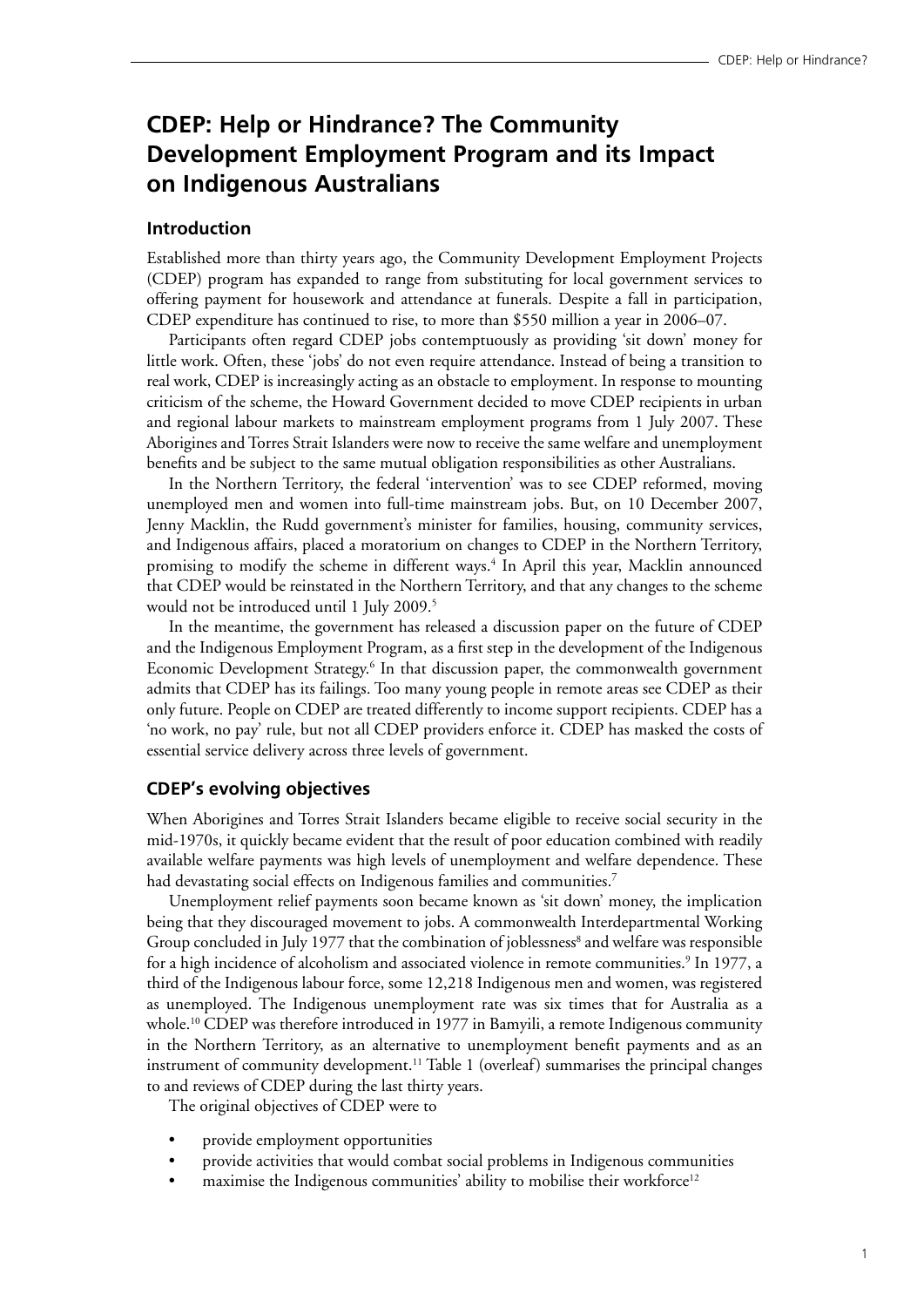| 1977                   | CDEP is initiated in Bamyili in the Northern Territory, as an alternative to unemployment<br>benefits in remote communities, by the Department of Aboriginal Affairs.                                                                                                                                                                                                                                                                                                                                                                      |
|------------------------|--------------------------------------------------------------------------------------------------------------------------------------------------------------------------------------------------------------------------------------------------------------------------------------------------------------------------------------------------------------------------------------------------------------------------------------------------------------------------------------------------------------------------------------------|
| 1986-87                | CDEP becomes part of the Aboriginal Employment Development Policy (AEDP) and expands<br>to cover Indigenous urban and regional communities.                                                                                                                                                                                                                                                                                                                                                                                                |
| 1990                   | ATSIC is established.                                                                                                                                                                                                                                                                                                                                                                                                                                                                                                                      |
| 1991                   | The Royal Commission into Aboriginal Deaths in Custody recommends expansion and<br>enhancement of the CDEP scheme.                                                                                                                                                                                                                                                                                                                                                                                                                         |
| 1994                   | Responsibility for CDEP is given to ATSIC Regional Councils.                                                                                                                                                                                                                                                                                                                                                                                                                                                                               |
| 1995                   | Commonwealth Interdepartmental Committee notes that CDEP participants could not<br>access tax rebates, Rent Assistance, Health Care Cards, and other concessions.                                                                                                                                                                                                                                                                                                                                                                          |
| 1996                   | When the Howard government comes to office in 1996, ATSIC's overall funding is<br>reduced and large proportions of ATSIC's budget are quarantined. The government stops<br>the allocation of new CDEP places, and cuts capital and recurrent funding by 12% for<br>communities with more than 150 participants.                                                                                                                                                                                                                            |
| 1997                   | The Spicer CDEP review concludes that at least a third of CDEP participants did no work.                                                                                                                                                                                                                                                                                                                                                                                                                                                   |
| 1999                   | A new benefit, CDEP Participant Supplement, is introduced to give CDEP participants access<br>to Centrelink benefits. All income-support recipients (except full-time students and sickness<br>beneficiaries) are also given access to the CDEP scheme.                                                                                                                                                                                                                                                                                    |
| 1 July<br>2004         | ATSIC is disbanded and the Office of Indigenous Policy Coordination is established in the<br>Department of Immigration, Multicultural and Indigenous Affairs, to coordinate commonwealth<br>Indigenous policies. Responsibility for CDEP is transferred to the commonwealth Department<br>of Employment and Workplace Relations (DEWR). The commonwealth Department of<br>Immigration and Multicultural and Indigenous Affairs was given the responsibility of<br>coordinating federal Indigenous policy development and service delivery. |
| 2005                   | DEWR releases its first discussion paper on CDEP, Building on Success. It receives more than<br>a hundred written submissions in response.                                                                                                                                                                                                                                                                                                                                                                                                 |
| January<br>2006        | The Office of Indigenous Policy Coordination moves to the Family and Community Services<br>(FaCS) portfolio because of potential synergies with other FaCS programs. The portfolio is<br>renamed Families, Community Services and Indigenous Affairs.<br>Mal Brough becomes minister for families, community services and Indigenous affairs.                                                                                                                                                                                              |
| 2006                   | DEWR releases its second discussion paper on CDEP, Indigenous Potential Meets Economic<br>Opportunity. More than seventy submissions are received in response.                                                                                                                                                                                                                                                                                                                                                                             |
| 1 July<br>2007         | Funding for CDEP in urban and major regional areas ends. Additional funding is made available<br>for Structured Training Employment Projects (STEP) brokers in urban and regional areas.<br>Indigenous Employment Centres are replaced by the Job Network.<br>A twenty-six-week CDEP placement incentive payment is introduced for providers who place<br>participants in long-term work.                                                                                                                                                  |
| Sep.-Nov.<br>2007      | Between September and November 2007, CDEP participants in some Northern Territory<br>communities are assisted to move from the CDEP program into work or onto income<br>support, as part of the Northern Territory Emergency Response.                                                                                                                                                                                                                                                                                                     |
| 10<br>December<br>2007 | Responsibility for administration of CDEP is transferred to the Department of Families,<br>Housing, Community Services and Indigenous Affairs (FaHCSIA).<br>The new minister for Indigenous affairs, Jenny Macklin, announces a moratorium on the<br>dismantling of CDEP in the Northern Territory.                                                                                                                                                                                                                                        |

## **Table 1:** Principal changes to CDEP 1977–2007

**Source:** ATSIC<sup>20</sup>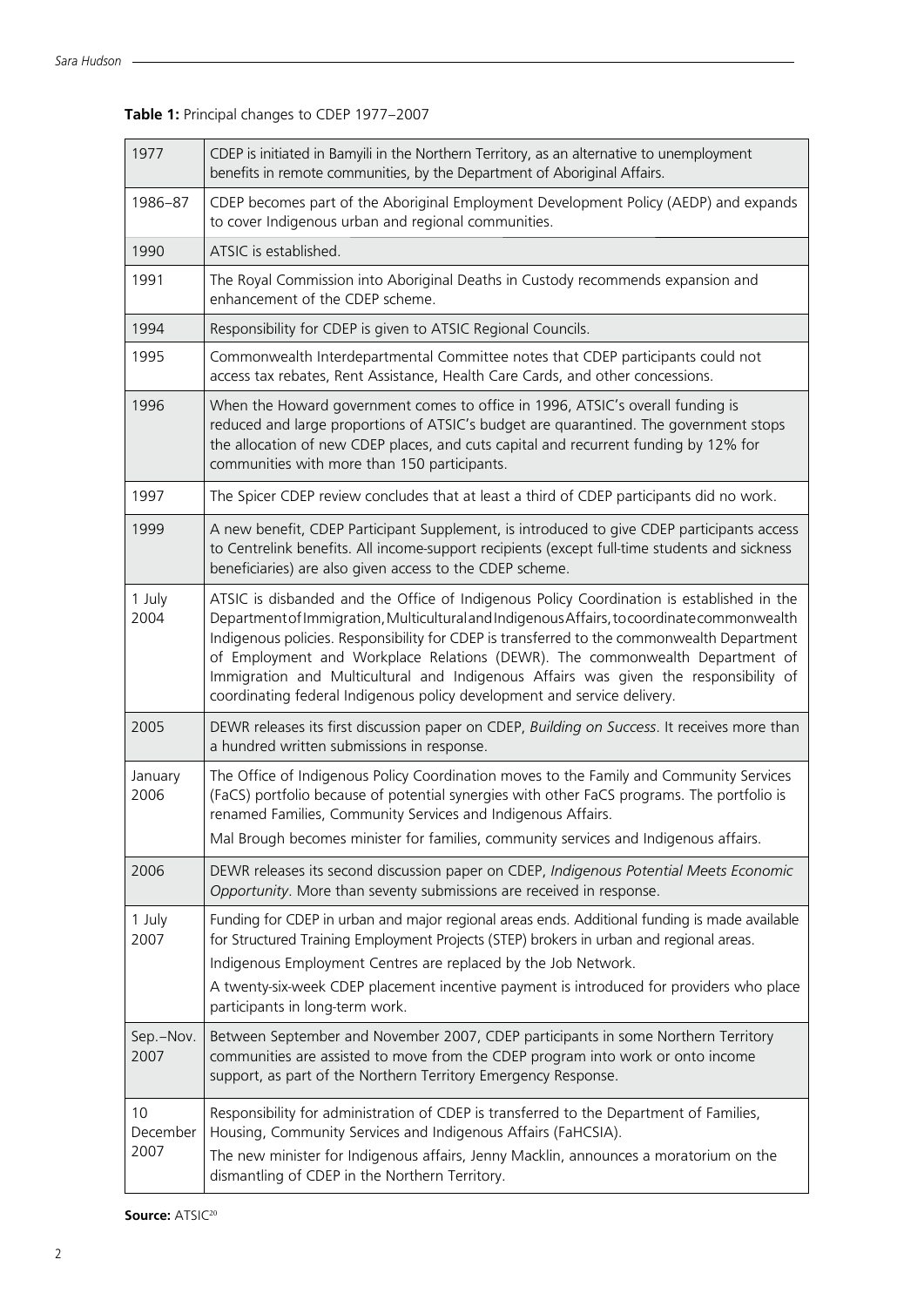From the beginning, it was expected that CDEP would be used to provide employment in town management activities.<sup>13</sup> In many remote areas, especially in homeland communities, CDEP became the main provider of local government services. CDEP began to be used to fund administrative positions in local government offices; construction and maintenance of roads, parks, and gardens; rubbish collection; and the operation of water treatment and sewerage plants.14 Teachers' aides, health workers, child care and aged-care workers, and carers in women's and children's shelters and in drug and alcohol abuse rehabilitation centres were also employed on CDEP funding. Yet many of these positions were only notional, because many of these teachers' aides were not fully literate, and the safe houses and aged-care and respite facilities were not provided.<sup>15</sup>

Early ideas about the types of activities that would aid community development included the establishment of gardens and tree plantations (for firewood, shade, construction, fruit, nuts, and so on), care of poultry and other domesticated livestock, and camel hunting and husbandry.<sup>16</sup> To spread the benefits of CDEP, and to enable more people to participate in the scheme, CDEP organisations rationed participation by only providing part-time work (generally fifteen or sixteen hours a week) for each participant.<sup>17</sup>

Key changes to CDEP came with the establishment of the Aboriginal and Torres Strait Islander Commission (ATSIC) and the extension of the scheme to mainstream labour markets in urban and regional areas, where mainstream programs to assist unemployed men and women were already in place. Emphasis was placed on CDEP as a transition-to-work program rather than just a work-for-the-dole scheme. CDEP was envisaged as providing participants with the opportunity to learn a variety of practical skills and to acquire work experience. Informal 'on-thejob' training was intended to teach people task-specific and technical vocational skills, along with the generic skills of timekeeping, hard work, and getting along with others, which are associated with employment.18 Some CDEP participants were also provided with formal training. In the Northern Territory, this evolved into a vocational training program for remote areas in hospitality, retail, construction, welding, business administration, and other areas, with 'certificates' awarded on completion of the course.<sup>19</sup>

In 2003, Aboriginal and Torres Strait Islander Services (ATSIS) classified CDEP activities into three categories, depending on whether they offered 'improvements to social and physical wellbeing,' 'economic development,' or 'promotion of cultural authority' (see table 2).<sup>21</sup>

| <b>Output group</b>                | Type of work                                       | Number of<br>activities |
|------------------------------------|----------------------------------------------------|-------------------------|
|                                    | Community infrastructure development               | 100                     |
|                                    | Municipal services                                 | 125                     |
| Improvements to social             | Sport and recreation activities                    | 75                      |
| and physical well-being            | Prevention and diversion projects                  | 150                     |
|                                    | Home and Community Care (HACC) activities          | 100                     |
|                                    | Total                                              | 550                     |
| Economic development               | <b>Business development and assistance (Total)</b> | 460                     |
|                                    | Art and craft projects                             | 150                     |
| Promotion of cultural<br>authority | Broadcasting projects                              | 45                      |
|                                    | Cultural maintenance                               | 400                     |
|                                    | <b>Total</b>                                       | 595                     |

**Table 2:** Number of CDEP activities by output group and type of work 2003

Source: ATSIS<sup>22</sup>

The range of activities or 'types of work' offered included 'cultural maintenance,' which meant that CDEP participants were paid to attend cultural ceremonies, engage in the maintenance and promotion of Indigenous languages, participate in painting and craft activities, and attend lengthy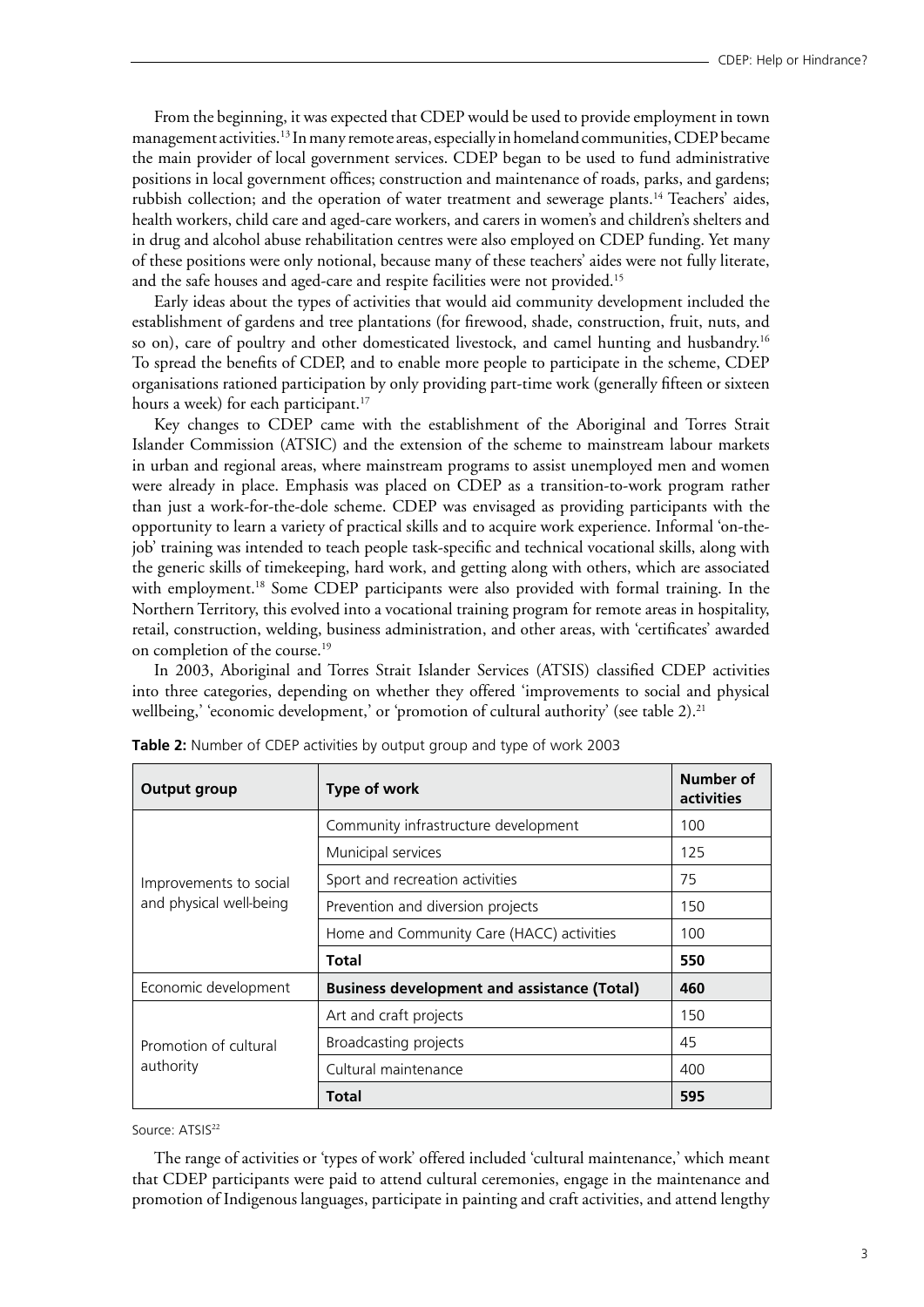funerals (generally at the rate of \$15 an hour for four hours a day).<sup>23</sup> An ATSIC evaluation found that three out of every five CDEP organisations paid people for home duties and mowing their own lawns.24

Following rising criticism of CDEP as 'sit down' money, the Howard Government ceased allocating new CDEP places and cut capital and recurrent funding to the program. But after complaints to the Human Rights and Equal Opportunity Commission that CDEP participants were denied access to benefits and tax rebates other low-income earners could receive, changes were made to the *Social Security Act* and *Income Tax Act* in 1999.<sup>25</sup> Participants were given access to Centrelink benefits and a new benefit known as CDEP Participation Supplements (CPS) was introduced. CPS provides participants with an additional small payment of \$10.40 a week, ostensibly to offset the 'costs' of participating in the program and to ensure that CDEP

 **CDEP 'had been an abysmal failure' in moving people off benefits and into mainstream work.**

participants do not receive less than people on unemployment benefits.26 Centrelink counts CDEP participants who receive CPS as unemployed.27 At the same time, CDEP payments are treated the same as any other employment income, and are defined by Centrelink as CDEP 'wages.'28 This means that CDEP participants can receive income support from Centrelink in addition to the payments they receive from participating in CDEP.

CDEP participants may also obtain additional 'top-up' payments if they work for more than the average fifteen or sixteen hours a week. If CDEP participants receive top-up money, they must pay

tax and are eligible for superannuation.29 Only CDEP participants who receive 'top-up' or non-CDEP wages must pay tax. The Australian Tax Office explains, 'You are not required to withhold amounts from payments made to workers who only receive CDEP payments. The Tax Office has varied the amount required to be withheld to nil because these workers will be entitled to a tax offset for tax payable on the CDEP component.'30

Many CDEP organisations are clearly confused by the tax laws, and a number incorrectly treat CDEP 'top-up' wages as tax-exempt.<sup>31</sup>

By 2001, CDEP had evolved to encompass such a broad a range of features that the ATSIS Social Justice Commissioner described it as

an employment program, a form of income and a form of welfare benefits, a source of training or skilling, community development, a transition to employment in the mainstream labour market, a substitute provider of essential services, a source of community cohesion and cultural maintenance, an Indigenous initiative and even a form of self-determination.<sup>32</sup>

Increasing concern about the mounting numbers of CDEP participants, particularly in areas experiencing labour shortages, were accompanied by criticisms of the CDEP program's lack of effectiveness in bringing Indigenous men and women into the labour force. In 2001, Peter Shergold, then secretary of the Department of Employment, Workplace Relations and Small Business, argued that CDEP 'had been an abysmal failure' in moving people off benefits and into mainstream work.<sup>33</sup>

When the Department of Employment and Workplace Relations (DEWR) took over the administration of CDEP from ATSIC, it began to review CDEP's role in the context of overall employment trends. CDEP was found to have no role in areas where mainstream labour programs were operating to assist unemployed workers to access jobs. As a result, CDEP funding was abolished for cities and regional centres from 1 July 2007. In remote Australia, CDEP was to be transformed into an employment scheme, with CDEP workers in real jobs being transferred to full-time work paid for by local government, education, and health departments. Some steps in this direction began to be taken in the Northern Territory with the commonwealth government's 'intervention.' Though the Rudd government has recently reinstated CDEP in the Northern Territory, funding has been provided to allow CDEP teachers' aides in schools to be transferred to the Northern Territory Education Department's payroll.<sup>34</sup>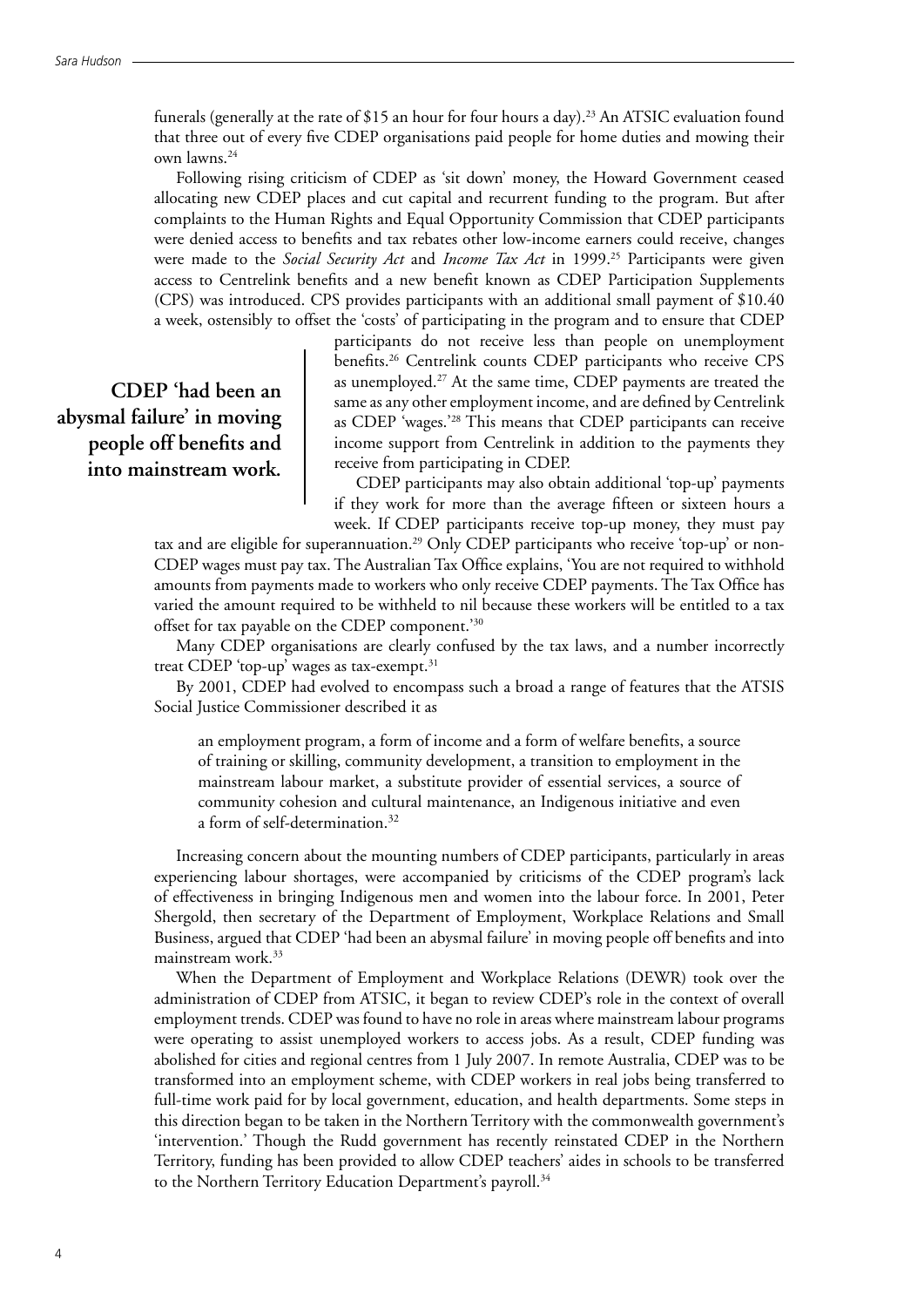Recent CDEP guidelines (2006–07) emphasise that CDEP should be a temporary measure and provide a 'stepping stone' to employment. The Department of Families, Housing, Community Services and Indigenous Affairs (FaHCSIA) sees CDEP as a means of achieving economic independence.35 Key performance indicators for CDEP organisations are based on placing CDEP participants into non-CDEP employment, business development, and community activities. The goal is to move participants into non-CDEP employment, provide activities that have a relationship to community priorities (and wherever possible improve participants' employability), and help to create commercially viable businesses that can provide non-CDEP jobs.<sup>36</sup>

CDEP organisations are expected to identify commercially viable activities, or contracting opportunities that could become viable businesses, and that could create employment outside CDEP. For those activities that have been identified as commercially viable, CDEP organisations must submit a business case and ensure that the business is operated by a separate legal entity.<sup>37</sup> CDEP labour can be contracted to the business, and CDEP funding utilised to help pay wages, under a host agreement for a specified period of up to twelve months. Communal enterprises or businesses established include nurseries, vineyards, retail dress shops, garment production workshops, poultry farms, tourist shops, and tourism ventures.<sup>38</sup>

CDEP organisations may also place participants with an external or host employer to provide work experience, training, and employment opportunities. The objective of these placements is to put participants in employment outside CDEP, without subsidies. Placements with host employers must be time-limited, and must be no longer than a year.<sup>39</sup> Participants work for a variety of host employers, including schools, kindergartens, meatworks, general businesses, Indigenous agencies, supermarkets, shops, and local stores.<sup>40</sup> To encourage CDEP organisations to place participants in mainstream employment, CDEP Placement Incentives were introduced. When a CDEP participant obtains ongoing work of at least fifteen hours per week and has completed thirteen weeks in the job, the CDEP organisation is paid  $$2,200.<sup>41</sup>$ 

#### **CDEP coverage and the Indigenous labour force**

CDEP funding was at first notionally linked to unemployment benefits and administered by the Department of Aboriginal Affairs. Payments were channelled to CDEP participants through Aboriginal community organisations for remote communities.<sup>42</sup> ATSIC administered CDEP through Regional Councils that continued to distribute funds to community organisations that played the role of or substituted for local government in remote Australia. In cities and regional areas with well-established labour markets, existing Indigenous organisations such as those dealing with Indigenous housing distributed CDEP funds, but a number of organisations were created specifically to administer CDEP (see table 3). These included Darwin Regional CDEP Incorporated, Hedland CDEP Aboriginal Corporation, and Cobowra CDEP Aboriginal Corporation.43

ATSIC Regional Councils allocated CDEP funds, and various Indigenous organisations determined how funding was distributed amongst their constituent communities and which capital works were to be funded. Sometimes, these organisations even chose the individuals to be funded, alone or in consultation with their constituent communities. A number of CDEP organisations have multiple contracts, known as Program Funding Agreements, and service different regions and states.<sup>45</sup> Some CDEP programs are contracted to private-sector providers, adding another group of administrators.46

CDEP's multilayered administration incurs high costs. Although CDEP has been described as a low-cost means of providing employment, this has largely been because CDEP wages are low.47 In 2003–04, administrative costs were 23% (\$119 million) of CDEP's annual budget of \$519 million.<sup>48</sup> The expansion of the CDEP scheme in the 1980s, to include urban and regional communities, resulted in a rapid growth in the number of CDEP organisations, participants, and expenditure. Since 2003, when ATSIC was abolished, the number of CDEP organisations and participants has gradually decreased but annual expenditure has continued to rise. Despite the Howard government cutting funding to CDEP in urban and regional areas, thirty-one of the current 153 CDEP organisations are in  $NSW<sub>1</sub><sup>49</sup>$  with many located in or near mainstream labour markets.<sup>50</sup>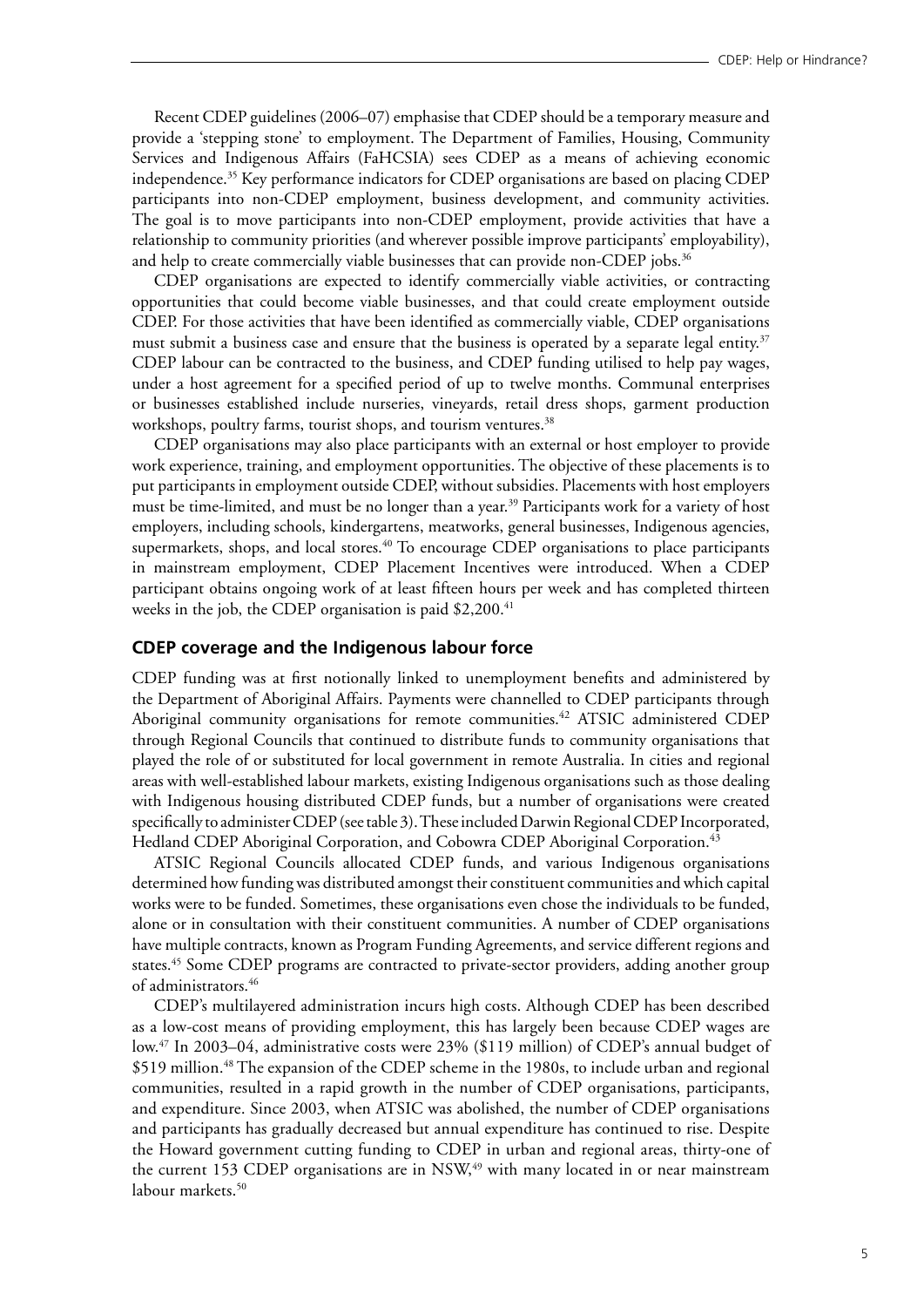| Year        | <b>Number of CDEP</b><br>organisations | <b>Number of</b><br>participants | <b>CDEP</b><br>expenditure<br>(\$ million) |
|-------------|----------------------------------------|----------------------------------|--------------------------------------------|
| 1976-77     | $\mathbf{1}$                           | 100                              | 0.1                                        |
| 1977-78     | 10                                     | 500                              | 2.0                                        |
| 1978-79     | 12                                     | 800                              | 2.9                                        |
| 1979-80     | 17                                     | 700                              | 3.8                                        |
| 1980-81     | 18                                     | 1,300                            | 6.9                                        |
| 1981-82     | 18                                     | 1,300                            | 7.0                                        |
| 1982-83     | 18                                     | 1,300                            | 7.4                                        |
| 1983-84     | 32                                     | 1,700                            | 14.2                                       |
| 1984-85     | 33                                     | 2,900                            | 23.5                                       |
| 1985-86     | 38                                     | 4,000                            | 27.2                                       |
| 1986-87     | 63                                     | 6,000                            | 39.5                                       |
| 1987-88     | 92                                     | 7,600                            | 65.5                                       |
| 1988-89     | 130                                    | 10,800                           | 98.8                                       |
| 1989-90     | 166                                    | 13,800                           | 133.2                                      |
| 1990-91     | 168                                    | 18,100                           | 193.1                                      |
| 1991-92     | 185                                    | 20,100                           | 204.5                                      |
| 1992-93     | 186                                    | 19,900                           | 234.4                                      |
| 1993-94     | 222                                    | 24,100                           | 251.9                                      |
| 1994-95     | 252                                    | 27,000                           | 278.3                                      |
| 1995-96     | 274                                    | 28,400                           | 310.5                                      |
| 1996-97     | 268                                    | 30,100                           | 327.6                                      |
| 1997-98*    | 254                                    | 30,300                           | 374.2                                      |
| 1998-99     | 265                                    | 31,900                           | 380.1                                      |
| 1999-00     | 262                                    | 30,600                           | 390.0                                      |
| 2000-01     | 270                                    | 32,600                           | 437.0                                      |
| $2001 - 02$ | 270                                    | 34,200                           | 445.0                                      |
| 2002-03     | 272                                    | 35,200                           | 484.4                                      |
| 2003-04     | $N/A^{\dagger}$                        | N/A                              | 519 (budget)                               |
| 2004-05     | 225                                    | 34,775                           | 550                                        |
| 2005-06     | 220 (approx.)                          | 34,791                           | 536                                        |
| 2006-07     | 212                                    | 30,768                           | 556.9                                      |
| 2008        | 153                                    | N/A                              | N/A                                        |

**Table 3:** CDEP organisations, participants and, expenditure

\* CDEP in the Torres Strait was no longer included as the Torres Strait Regional Authority was no longer included in ATSIC budget and reporting framework.

† Figures for 2003–04 could not be found. This could be explained by the fact that ATSIC (the agency responsible for administering CDEP) was disbanded in 2004.

**Source:** Commonwealth of Australia<sup>44</sup>

CDEP distorts Indigenous labour-force participation figures. For statistical purposes, the Australian Bureau of Statistics (ABS) initially classified CDEP participants as 'employed' because they voluntarily gave up unemployment benefits.<sup>52</sup> But though voluntarily forgoing unemployment benefits was once a key component of the CDEP scheme, it is no longer so. Due to changes to the *Social Security Act* in 2000, CDEP participants are now able to access Newstart Allowance (or other income support) in addition to their CDEP payments.53 What is more, many CDEP activities resemble those undertaken by participants in work-for-the-dole schemes, which the ABS does not count as employment.

Table 4 shows that though Indigenous labour force participation has been rising, it is still little more than 50%, and considerably below non-Indigenous labour force participation. Those employed as a share of the total population aged 15–64 gives a more accurate picture of employment.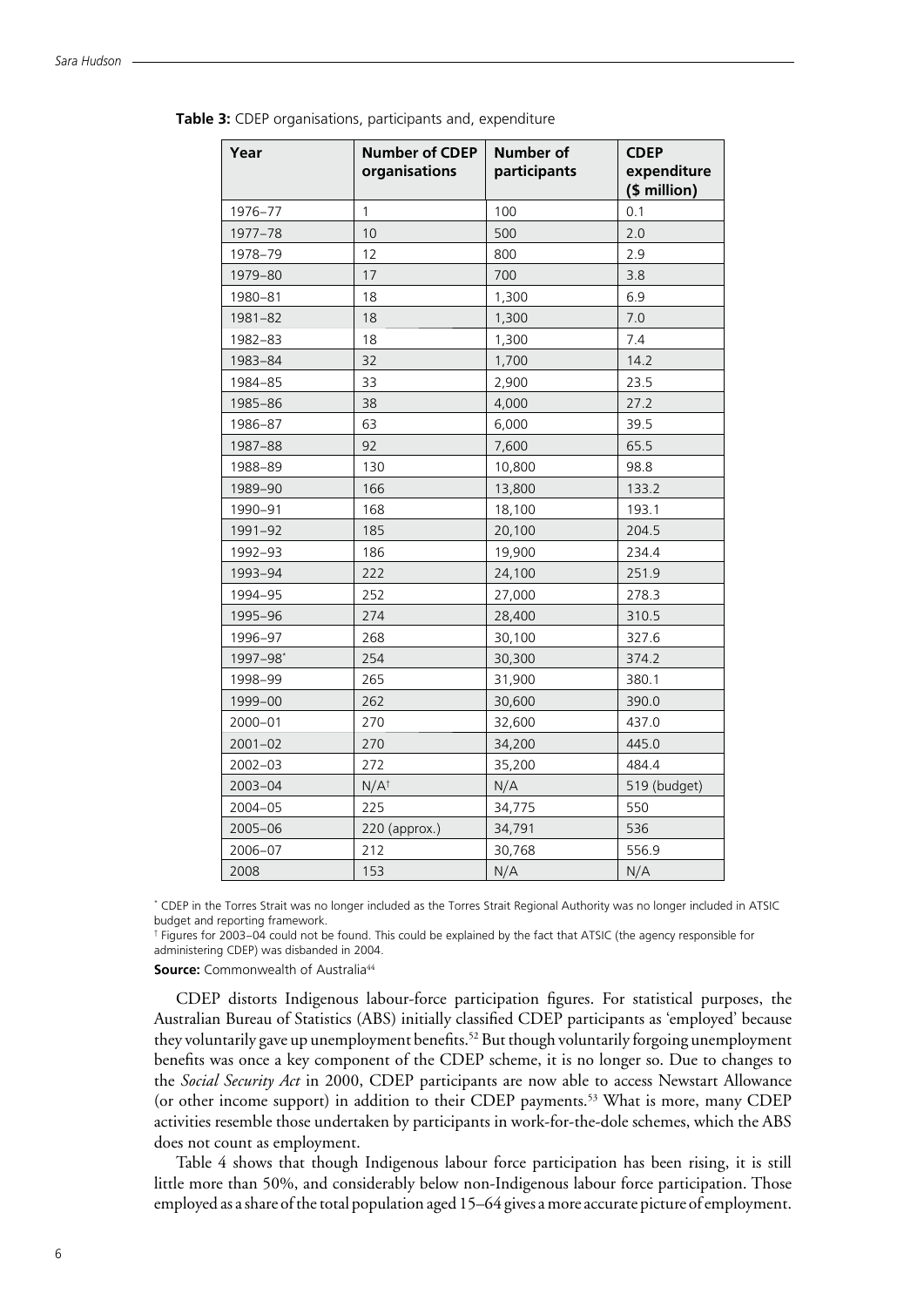While Indigenous employment has also increased, by 2006 only 34% of the Indigenous population aged 15–64 were employed, compared to 67% for the non-Indigenous population. But even this masks the situation in remote, fringe, and ghetto areas, because it averages employment trends across all Aboriginal and Torres Strait Islanders, and includes those who live in the open society where their labour-force and employment participation are similar to mainstream Australians. If Indigenous employees living in the open society are removed from the equation, the percentage of Indigenous people aged 15–64 that are employed falls to 17%.<sup>54</sup> This roughly tallies with the estimated Indigenous unemployment rate in remote Northern Territory communities of 75%.<sup>55</sup>

|                                                                                                | 1996    | 2001    | 2006    |
|------------------------------------------------------------------------------------------------|---------|---------|---------|
| Indigenous employed (including CDEP)                                                           | 82,347  | 100,388 | 121,540 |
| Indigenous employed (excluding CDEP)                                                           | 53,947  | 67,738  | 86,749  |
| Indigenous labour force                                                                        | 106,580 | 125,437 | 144,080 |
| Indigenous population aged 15-64                                                               | 211,574 | 249,073 | 253,466 |
| In the labour force, Indigenous                                                                | 50%     | 50%     | 57%     |
| In the labour force, non-Indigenous                                                            | 63%     | 63%     | 71%     |
| Indigenous employed (including CDEP) as a<br>percentage of the labour force                    | 77%     | 80%     | 84%     |
| Non-Indigenous employed as a percentage of the<br>labour force                                 | 91%     | 93%     | 95%     |
| Indigenous employed (not including CDEP) as a<br>percentage of the labour force                | 50%     | 54%     | 60%     |
| Indigenous employed (including CDEP) as a<br>percentage of the total population aged 15-64     | 39%     | 40%     | 48%     |
| Indigenous employed (not including CDEP) as a<br>percentage of the total population aged 15-64 | 25%     | 27%     | 34%     |
| Non-Indigenous employed as a percentage of the total<br>population aged 15-64                  | 51%     | 59%     | 67%     |

**Table 4:** Labour force participation 1996–2006

**Source:** ABS census 1991, 1996, 2001, and 2006<sup>51</sup>

National Aboriginal and Torres Strait Islander Social Survey (NATSISS) data of usual weekly hours worked showed that a large proportion of CDEP participants (68–72%) worked less than twenty-five hours per week (table 5).<sup>56</sup>

| Usual work hours | Non-remote % | Remote % | Very remote % |
|------------------|--------------|----------|---------------|
| $1 - 15$         | 36.4         | 15.6     | 10.4          |
| $16 - 24$        | 31.9         | 53.3     | 61.4          |
| $25 - 34$        | 12.8         | 10.8     | 9.6           |
| $35+$            | 18.9         | 20.3     | 18.0          |

**Table 5:** Usual weekly work hours of CDEP participants by region 2002 (% within range)

**Source:** Jon Altman, Matthew Gray, and Robert Levitus<sup>57</sup>

The ABS reported in 2006 that compared with all employed Indigenous people, CDEP participants were twice as likely to work part-time (75% compared with 39%).<sup>58</sup> The Cape York Policy Institute estimated that on average most CDEP participants only worked fifteen hours a week over two or three days.<sup>59</sup> Not only is the working week short, but in many communities paydays are staggered to ensure that recipients get some payment every Thursday, so Friday can begin a weekend of 'recreation.' Friday is not seen as a working day. Indigenous census enumerators engaged in the 2006 census were only prepared to work Monday to Thursday.<sup>60</sup> On Fridays, children in Aurukun do not go to school, and parents do not work, choosing instead to gamble their CDEP money and 'child money' (Family Tax Benefit) on card games. 61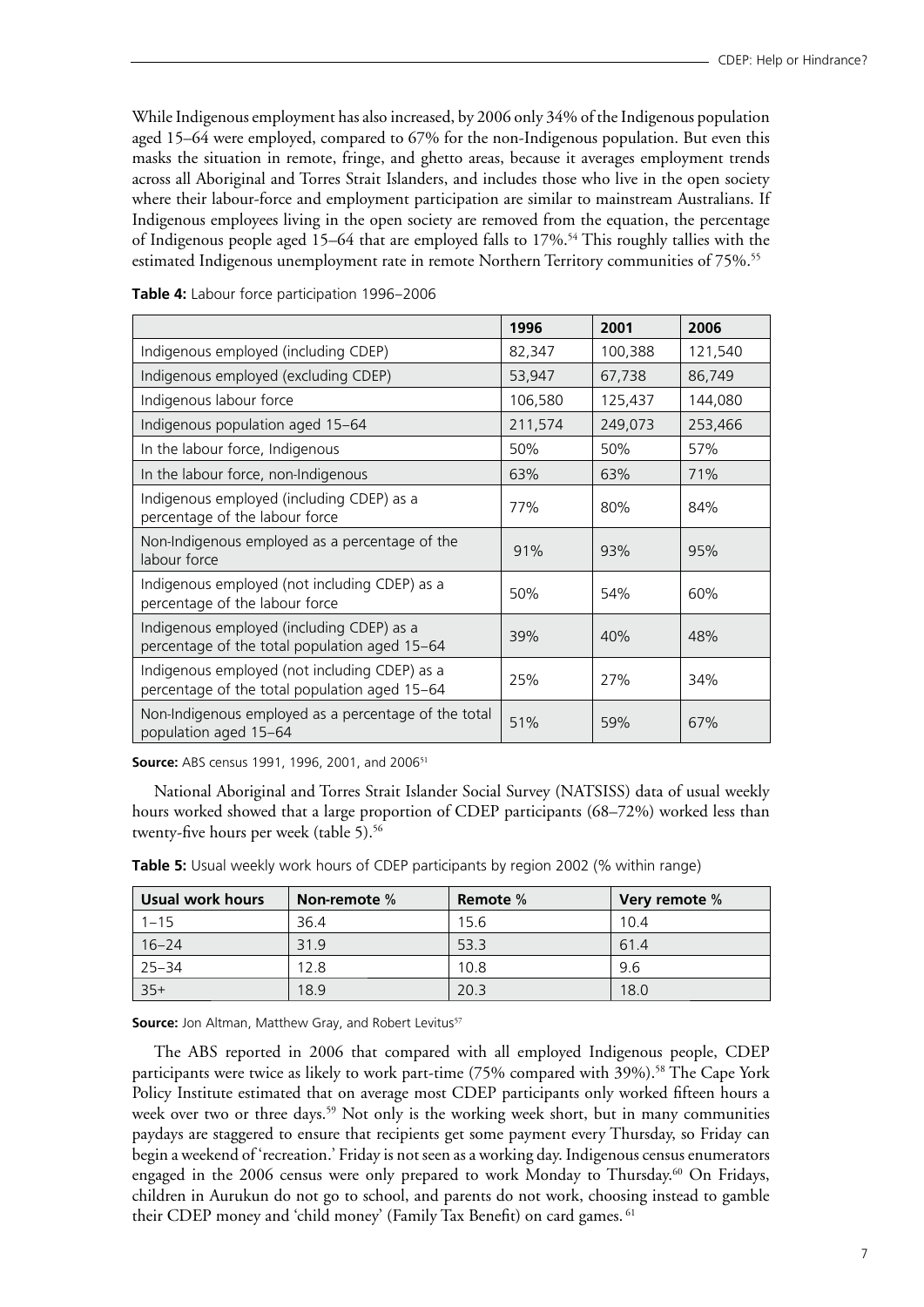#### **CDEP remuneration**

The 2006–07 CDEP guidelines state that relevant Australian pay and classification scales or awards systems should be used to calculate a CDEP participant's hourly rate of pay, and that this should be based on the activity the participant is engaged in.<sup>62</sup> But most CDEP organisations pay a flat rate regardless of the type of work being done.<sup>63</sup>

It is difficult to calculate either hourly payments or average incomes for CDEP participants. Hours reflect the rationing of available funding rather than job requirements. A participant's wage will not necessarily reflect the CDEP wage rate. Individuals can be paid more or less depending on how many hours they work and whether they receive 'top-up,' which can vary from week to week.<sup>64</sup> But a typical working week for most participants is fifteen hours, which translates into \$16.39 per hour. This is higher than the minimum wage and pay for apprentice carpenters (table 6).

|                         | $16 - 17$ | 18    | 19    | 20    | 21    |
|-------------------------|-----------|-------|-------|-------|-------|
| <b>CDEP Youth</b>       | 12.46     | 12.46 | 12.46 | 12.46 | 12.46 |
| <b>CDEP Adult</b>       | 16.39     | 16.39 | 16.39 | 16.39 | 16.39 |
| Queensland minimum wage | 7.29      | 8.62  | 9.94  | 11.27 | 13.26 |
| Apprentice carpenter    | 9.25      | 10.85 | 12.94 | 15.41 | 17.71 |
| Comalco traineeship     | 14.66     | 14.66 | 18.97 | 20.53 | 23.37 |

**Table 6:** Hourly pay rates by work type (\$)

**Source:** Cape York Institute<sup>65</sup>

CDEP participants must not earn more than \$23,492 per year, and their partners must not earn more than \$46,984.<sup>66</sup> In practice, the level to which this earning cap is enforced is debatable. It is unclear if many CDEP participants know about it and if CDEP organisations apply the test.<sup>67</sup> Even if CDEP participants have been found to earn more, unlike Centrelink customers they are rarely required to pay it back.<sup>68</sup>

#### **How much does a person on CDEP earn?**

The adult CDEP rate for 2006–07 was \$235.41 per week.

All CDEP participants were also entitled to a CDEP Participant Supplement of \$10.40 per week.

The maximum fortnightly rate of Northern Territory CDEP transition payments, which included 'top-up' wages and any other income support participants may have been receiving, was \$794.80.

**Source:** Centrelink, 'What You Need to Know About CDEP.' Figures for 2007– 08 have not been made available.

#### *The welfare pedestal*

The Cape York Institute's studies have led it to conclude that although CDEP was intended to be a stepping stone to a real job, in reality it has become a permanent destination.<sup>69</sup> The barriers to moving to mainstream employment lie in the relatively high incomes that can be secured through a combination of CDEP and welfare payments. Because Centrelink treats CDEP as employment, CDEP participants can combine their CDEP payments with other forms of income assistance, such as Newstart Allowance and Parenting Payment. Figure 1 illustrates how CDEP combined with Family Tax Benefit and income support payments can add up to a 'welfare pedestal.'<sup>70</sup>

A single mother with six children can receive nearly \$2,000 a fortnight—around \$52,000 a year—from welfare and CDEP payments. She may be receiving CDEP payments for 'home duties' or for doing nothing at all.

Family Tax Benefit A is available (unabated) for anyone earning below \$41,318 (so as not to act as a disincentive for people moving from welfare to work).<sup>72</sup> But the net effect of these payments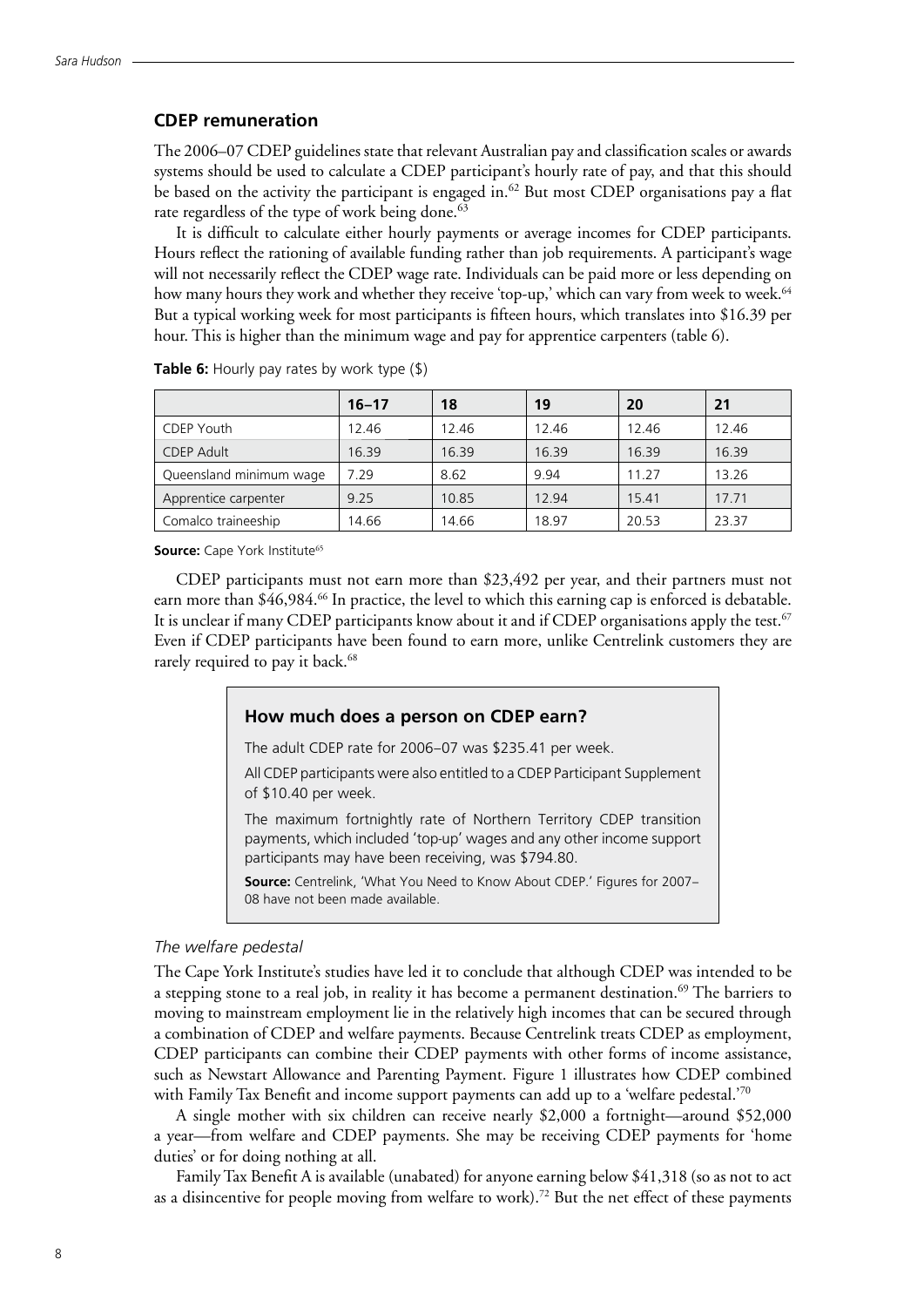combined with CDEP leads to such relatively high incomes that they discourage movement to real employment. Noel Pearson explains, 'people may be able to reach a target level of income which they are prepared to exist on and thereby have no need to engage with the real economy.<sup>73</sup> Similarly, the ABS considers that CDEP is one of the main reasons why Indigenous mobility is not strongly correlated to overall labour-market conditions.<sup>74</sup>

The welfare pedestal is a disincentive for people to take up work and education opportunities. To move to real employment, they are likely to lose income, so they must first overcome the challenge of taking a step down before the process of climbing the income staircase can begin. In its recent publication *From Hand Out to Hand Up*, the Cape York Institute examined the relative attractiveness of the welfare and work options available to people living in remote Indigenous communities. The Institute's research found that there are very weak, or even negative, incentives for young people to commit themselves to study, training, or work so long as they can continue to access such high income support payments. CDEP is seen as easy money, and has stunted any career aspirations people might have.

Along with welfare payments, CDEP has provided people with sufficient incomes, but in doing so it has prevented them from making positive choices about their future, or even imagining a better future. Poverty of the mind is more crippling than financial poverty. People who are uneducated do not have true freedom, because they lack the capabilities to make real choices about their lives. Young people need role models who can show them the benefit of education and hard work. Pearson says that when asked what they want to be when they grow up, too often children in Cape York answer, 'I want to work on CDEP.'75



 **Figure 1:** The welfare pedestal

**Source: Centrelink**71

#### **The costs and benefits of CDEP: Ten flawed claims**

#### *Claim 1: CDEP is a form of training*

CDEP funds a limited number of apprenticeship programs in building and construction, enabling participants to learn a trade while building houses in a community. Unlike most other CDEP activities, these entail four-year apprenticeships and full-time work—they are exceptions.<sup>76</sup>

Most CDEP organisations do not provide training that takes three or four years to complete. Most CDEP participants are enrolled in short-term vocational courses that do not require that they can read, write, or count. Few CDEP participants have completed schooling to year 10, and fewer still (13% of CDEP participants) have a post-school qualification.77 Most school graduates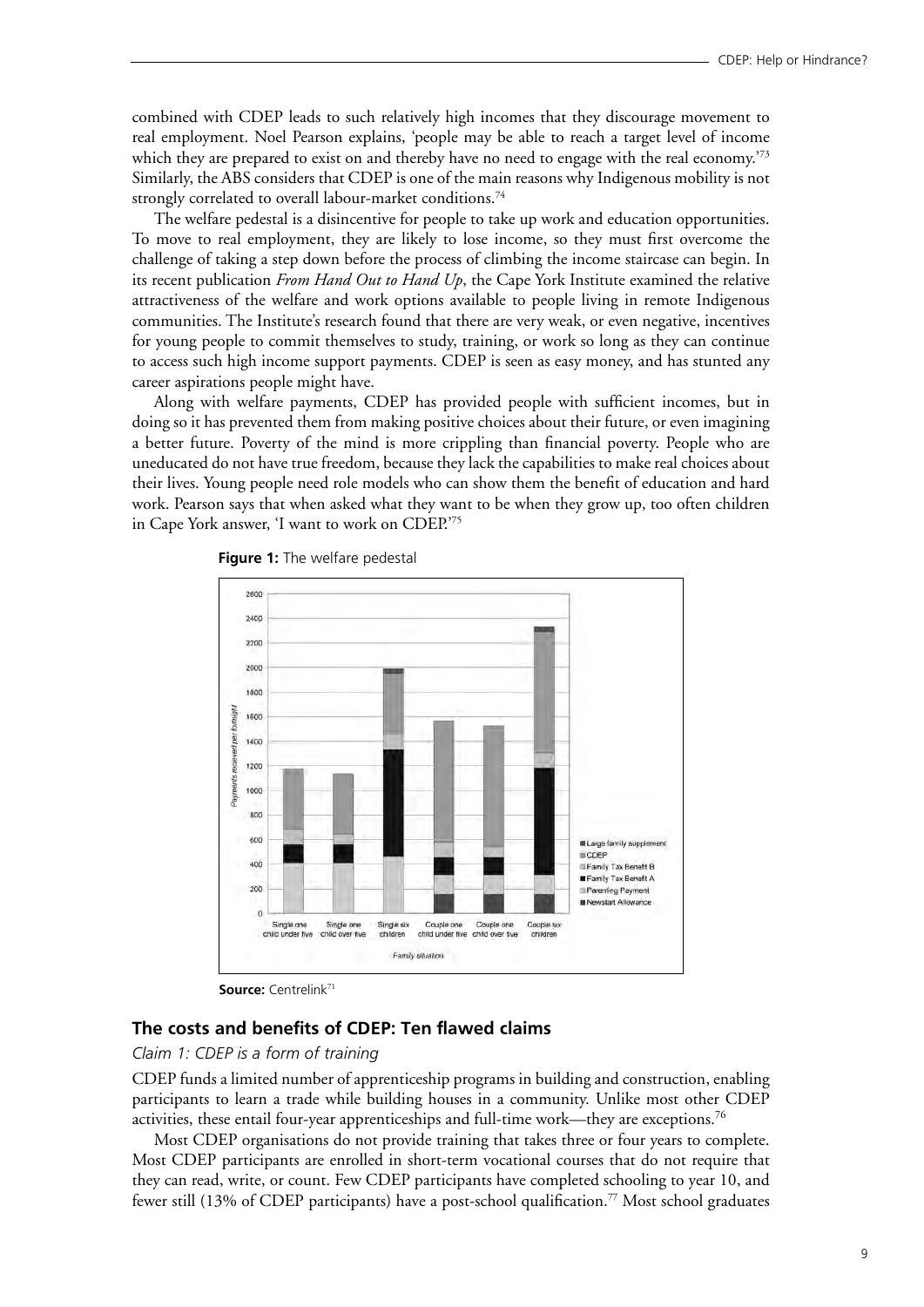can only read, write, and count at a year 1 level. Charles Darwin University, the Batchelor Institute, and other vocational course providers offer courses to students who cannot take notes or use computers. Despite this, they award students certificates in hospitality, plumbing, electrical work, retail, administration, and many other 'disciplines,' but these do not qualify participants for mainstream jobs. Participants regard these courses as paid holidays, but they and their parents and communities are deeply frustrated because they do not learn job-related skills. Young men graduate from trade courses without being able to read a tape measure. Most tradesmen, administrators, teachers, and nurses in Aboriginal communities continue to be non-Indigenous.78

Many circumstances interrupt training. Inaccessible roads in the 'wet' may make it difficult for participants to attend courses. 'Cultural' ceremonies or 'sorry camps' are allowed to interrupt training obligations, and participants get so far behind that they are unable to complete courses.79

**'The Aboriginal "workfor-the-dole" scheme is widely regarded by Indigenous leaders as the principal poverty trap for their families and communities.'**

#### *Claim 2: CDEP engages people in work-related activities*

Participating in CDEP is seen as providing people with work-related skills.<sup>80</sup> But CDEP is really characterised by unskilled work with very low expectations of content and output. According to the 2006 census, 78% of CDEP work is low-skilled.81 CDEP participants in administrative positions in local government, or those who work as teachers' aides, often lack the literacy and numeracy to do their jobs. As one CDEP team leader reports, 'There's a lot of them who are on CDEP, some of them who can't read and write.'82

Many CDEP positions are 'ghost positions' that carry no responsibility or expectation of work outcomes.83 Despite the introduction of a 'no work, no pay' rule, many CDEP participants do very little or even no work and still get paid. A CDEP manager for the Western Desert Puntukurnuparna Aboriginal Corporation writes, 'Participant[s] would receive 31 paid hours a fortnight irrespective of whether he/she was present at organized activities or not.'84 Supervisors are often related to the participants, and find it difficult to provide accurate timesheets when participants breach their work obligations.<sup>85</sup>

CDEP payments help fund attendance at funerals and 'sorry camps.' Lasting several weeks, 'sorry camps' have become a major feature of remote existence, providing a respite from the boredom and frustration of life in remote communities as well as an excuse for indulging in feasts of packaged goods, alcohol, and marijuana.86 Many remote community leaders have become disturbed by the disruption to work and schooling that these prolonged funerals cause, arguing instead to a return to traditional burial ceremonies that only required one to three days attendance spread over several months.

An increasing volume of Indigenous commentary regards CDEP as an addition to passive welfare. In 2002, Marcia Langton argued that 'The Aboriginal "work-for-the-dole" scheme is widely regarded by Indigenous leaders as the principal poverty trap for their families and communities.<sup>'87</sup> In a speech at the launch of the Aboriginal and Torres Strait Island Commissioner's Social Justice Report for 2006, Cathy Duncan commented that

CDEP is not an employment option, getting our people's mindset out of the idea of the dole and welfare and the idea of work is what we need to be doing. The problem about CDEP, as we know, is that it has entrenched the idea of welfare, of working maybe a couple of days a week, instead of a 5 day week, so this makes the transition from CDEP to full-time employment more of a challenge for Aboriginal people.<sup>88</sup>

The Cape York Institute has researched the effect of welfare on Indigenous Cape York communities. Noel Pearson concluded in 2007 that 'the part-time hours and low work expectations of most CDEP activities have resulted in CDEP being a form of passive welfare.'89 In the same year, Indigenous leader and former ALP national president Warren Mundine agreed, saying 'CDEP is not work. You cannot have people sitting around doing nothing … people [should] work for the money they receive, not get handouts.<sup>'90</sup> Following the Rudd government's announcement that CDEP would be reinstated in the Northern Territory, Tracker Tilmouth said,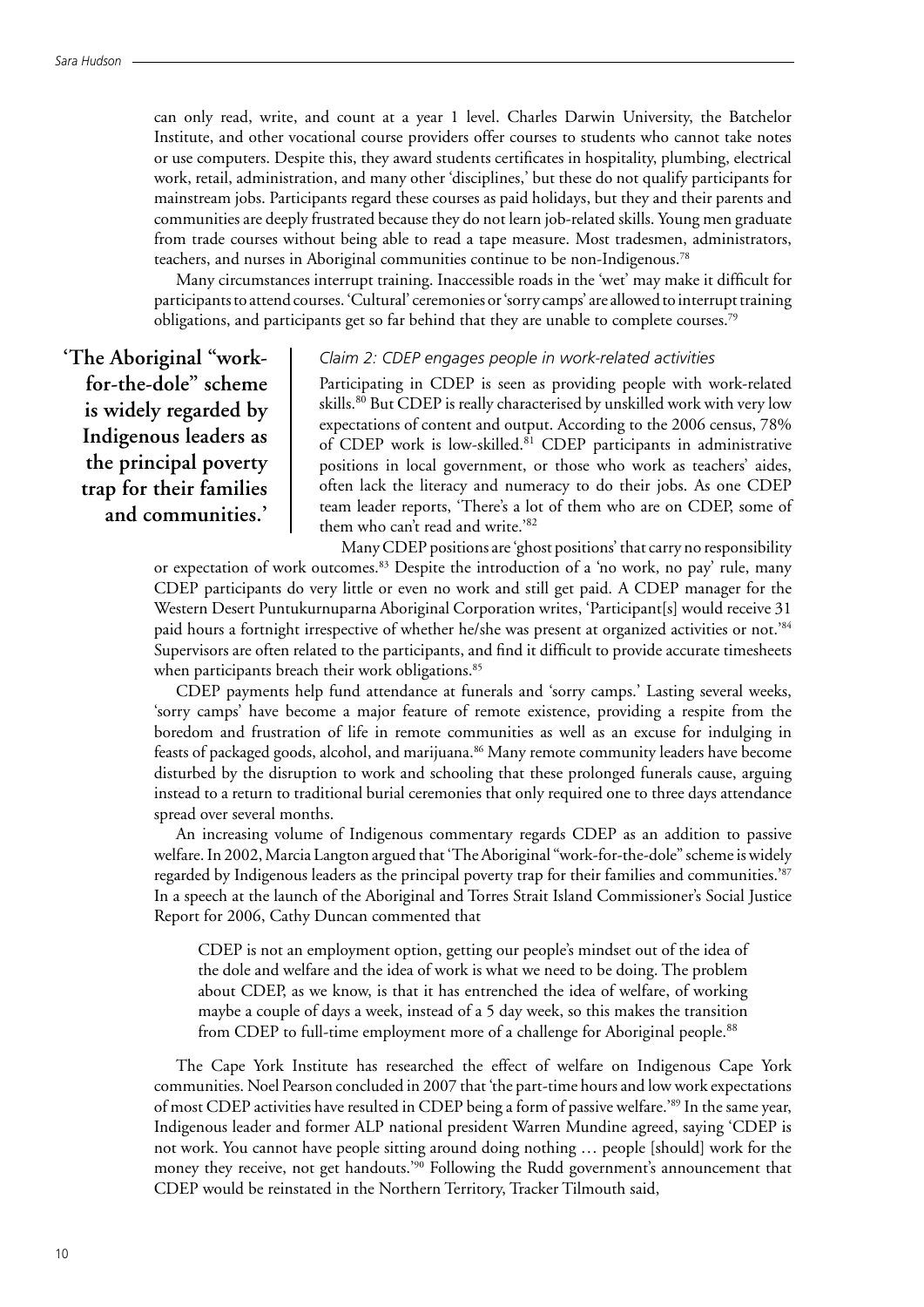I think CDEP should be scrapped … CDEP funding had been used for all sorts of weird and wonderful programs, not always to the benefit of communities. It had also been a 'masking agent' disguising chronic social dysfunction … a panacea for governments to sit back in Canberra and say 'all's quiet on the Western front'. CDEP has been the opiate of the masses—it gives you the false premise that you are actually employed.<sup>91</sup>

#### *Claim 3: CDEP provides a stepping stone to employment*

FaHCSIA claims that CDEP is a 'stepping stone' to employment. But according to DEWR, only around 5% of CDEP participants ever moved to employment outside the CDEP scheme.<sup>92</sup> In a survey conducted over a twelve-month period in 2001, only 180 participants—a total of 0.5% of CDEP participants—moved from CDEP into paid employment.<sup>93</sup> As table 7 shows, around 40% of Aboriginal and Torres Strait Islander people living in remote communities have been on CDEP for five years or more.

CDEP organisations that are supposed to help participants into mainstream employment like to retain their best workers, as they help ensure that activities run smoothly and successfully.<sup>95</sup> The CDEP placement incentive intended to overcome this conflict of interest is only \$2,200, less than half the 'recurrent operational' funding of \$5,500 a year for each worker.<sup>96</sup>

| Length of time<br>on CDEP | Non-remote | Remote | Very remote | <b>Total Australia</b> |
|---------------------------|------------|--------|-------------|------------------------|
| Less than 1 year          | 38.0       | 29.7   | 21.8        | 27.3                   |
| 1 to less than 2 years    | 17.4       | 10.8   | 14.7        | 15.0                   |
| 2 to less than 3 years    | 14.1       | 13.5   | 12.2        | 12.9                   |
| 3 to less than 4 years    | 8.7        | 10.8   | 7.1         | 8.0                    |
| 4 to less than 5 years    | 6.5        | 10.8   | 3.6         | 5.2                    |
| 5 years or more           | 15.2       | 24.3   | 40.6        | 31.6                   |
| Population (no.)          | 9,200      | 3,900  | 21,100      | 34,200                 |

**Table 7:** Duration on CDEP by region 2002 (%)

**Source:** Jon Altman, Matthew Gray, and Robert Levitus<sup>94</sup>

The low number of people moving from CDEP into mainstream employment is defended by the argument that there are no jobs available for Indigenous people living in remote communities.<sup>97</sup> This is not true. Communities such as Mutilju and Mossman Gorge are in areas of labour shortage. The Alice Springs 'camps' are within the town or within commuting distance, but only a very few Indigenous people work in the town. Top End taverns are almost entirely staffed by backpackers. The Nhulunbuy mine employs 1,500 miners, but few from the nearby Indigenous communities

of Yirrkala or Ski Beach.<sup>98</sup> The Cape York Institute found evidence of real jobs that cannot be filled despite the large number of people participating in CDEP. For example, in the first week of February 2007, there were the following job opportunities in Coen: one in the takeaway store, one in each of the two general food and fuel stores, and one in the local garage. There were also three traineeships available in the Royal Flying Doctor Service.<sup>99</sup>

When Tony Abbott was minister for employment and workplace relations in 2002, he argued, 'It's too common to find very high unemployment in remote Aboriginal communities even when **Indigenous people are deterred from taking up available jobs by their lack of literacy and numeracy, and by the welfare pedestal.**

there's a mine with high staff turn-over just down the road.'<sup>100</sup> In 2006, the Local Government Association of the Northern Territory audit of employment opportunities in remote communities found a number of job vacancies side by side with less than 100% attendance for CDEP work.101 Similarly, identification of positions for the new shire structure in the Northern Territory indicates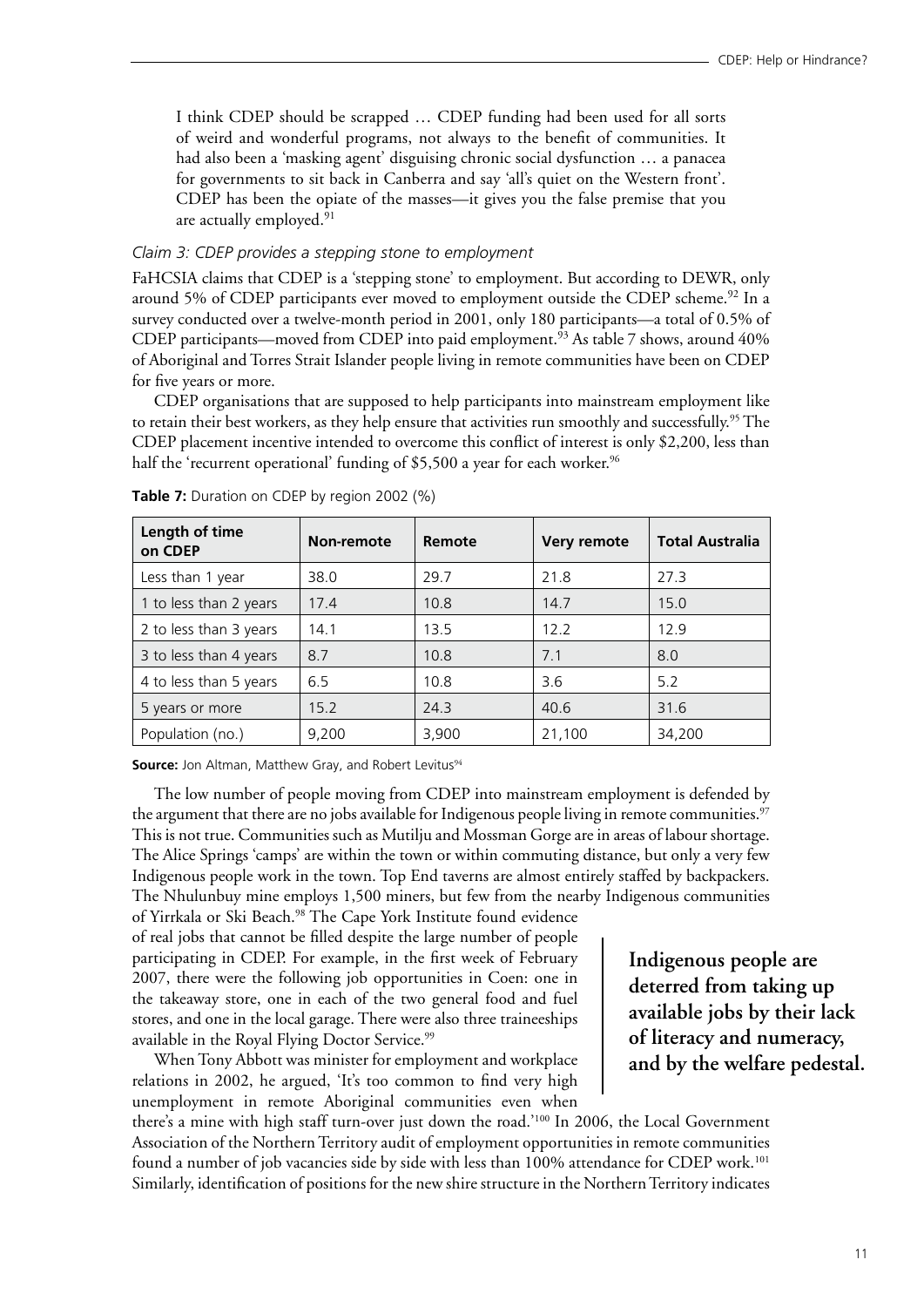that there are hundreds of jobs in remote communities held by non-Indigenous staff. While discriminatory attitudes towards Aborigines and Torres Strait Islanders remain a factor, Indigenous people are deterred from taking up available jobs by their lack of literacy and numeracy, and by the welfare pedestal.<sup>102</sup>

#### *Claim 4: CDEP is flexible, allowing people to participate in customary (non-market) activities and paid work*

Jon Altman argues that the part-time hours of CDEP allow Indigenous people to participate in customary (non-market) activities as well as paid work. He describes this mix of customary and paid work as a 'hybrid' economy consisting of three overlapping circles: the market, the state, and the customary economy.103 While the 2002 NATSISS data found that 90% of CDEP participants

**Instead of fostering enterprises, most organisations responsible for CDEP are primarily interested in perpetuating … their own power.**

were able to meet their cultural responsibilities (telling traditional stories, being involved in ceremonies, and attending events such as funerals or festivals), the data was less conclusive about the relationship between CDEP and fishing and hunting.<sup>104</sup> The 2002 NATSISS survey found no significant relationship between types of employment and the engagement of Indigenous people in fishing or hunting.<sup>105</sup> Aborigines and Torres Strait Islanders in remote communities do not spend more time on fishing, hunting, and cultural activities than the average Australian worker spends on recreational and social activities.<sup>106</sup>

#### *Claim 5: CDEP is a community-based initiative that allows for Indigenous self-determination*

Supporters of CDEP argue that it is a form of Indigenous self-determination, enabling communities to manage their own affairs.107 Not only is it an inherent contradiction to considering a taxpayer-funded scheme a means of self-determination, the reality is that most CDEP organisations are run by non-Indigenous administrators and managers.<sup>108</sup> CDEP positions are mainly labouring or assistant positions. Few participants have been able to learn the skills to take over from non-Indigenous administrators and managers, because they lack the educational qualifications and are not taught the skills.<sup>109</sup> 'There was the belief that ... CDEP participants were trained to certain levels of skill but were not given training that would let them move beyond these levels.'110

Large Indigenous settlements such as Palm Island, Maningrida, Wadeye, Aurukun, and even some smaller settlements are infamous for family and social dysfunction, poor housing, and appalling health. In the absence of private property rights and private enterprise, these settlements do not resemble non-Indigenous townships of similar size. Instead of fostering enterprises, most organisations responsible for CDEP are primarily interested in perpetuating and increasing their own power.111 CDEP organisations are wide open to abuse of power. 'CDEP results in large injections of funds into Council coffers. The propensity for misuse and misappropriation of funds is increased simply because large volumes of funds are available.'112 Monitoring of expenditures, accounting controls, and transparency have been almost entirely absent. Community factions tend to gain control of CDEP funding and exclude other members of the community from access to it.<sup>113</sup> There are long waiting lists to join CDEP in many communities.<sup>114</sup>

|             | $15 - 24$ years |        | 25 – 34 years |        | 35 - 44 years |        | 45 – 54 years |        | 55 years or over |        |
|-------------|-----------------|--------|---------------|--------|---------------|--------|---------------|--------|------------------|--------|
|             | Male            | Female | Male          | Female | Male          | Female | Male          | Female | Male             | Female |
| <b>CDEP</b> | 18.9            | 8.4    | 18.3          | 11.1   | 15.7          | 10.3   | 13.2          | 6.3    | 5.1              | 4.5    |
| Non-CDEP    | 26.2            | 24.5   | 46.5          | 31.3   | 48.8          | 40.0   | 48.1          | 38.2   | 18.7             | 17.7   |

**Table 8:** Indigenous participation in employment by sex 2002

Source: ABS<sup>115</sup>

More men get to participate in CDEP than women (table 8). This can partly be explained by women's responsibilities for children, but the difference between male and female participation in non-CDEP employment is less pronounced. More CDEP positions are available in traditionally 'male' occupations than in 'female' ones.116 Employment in remote areas is largely determined by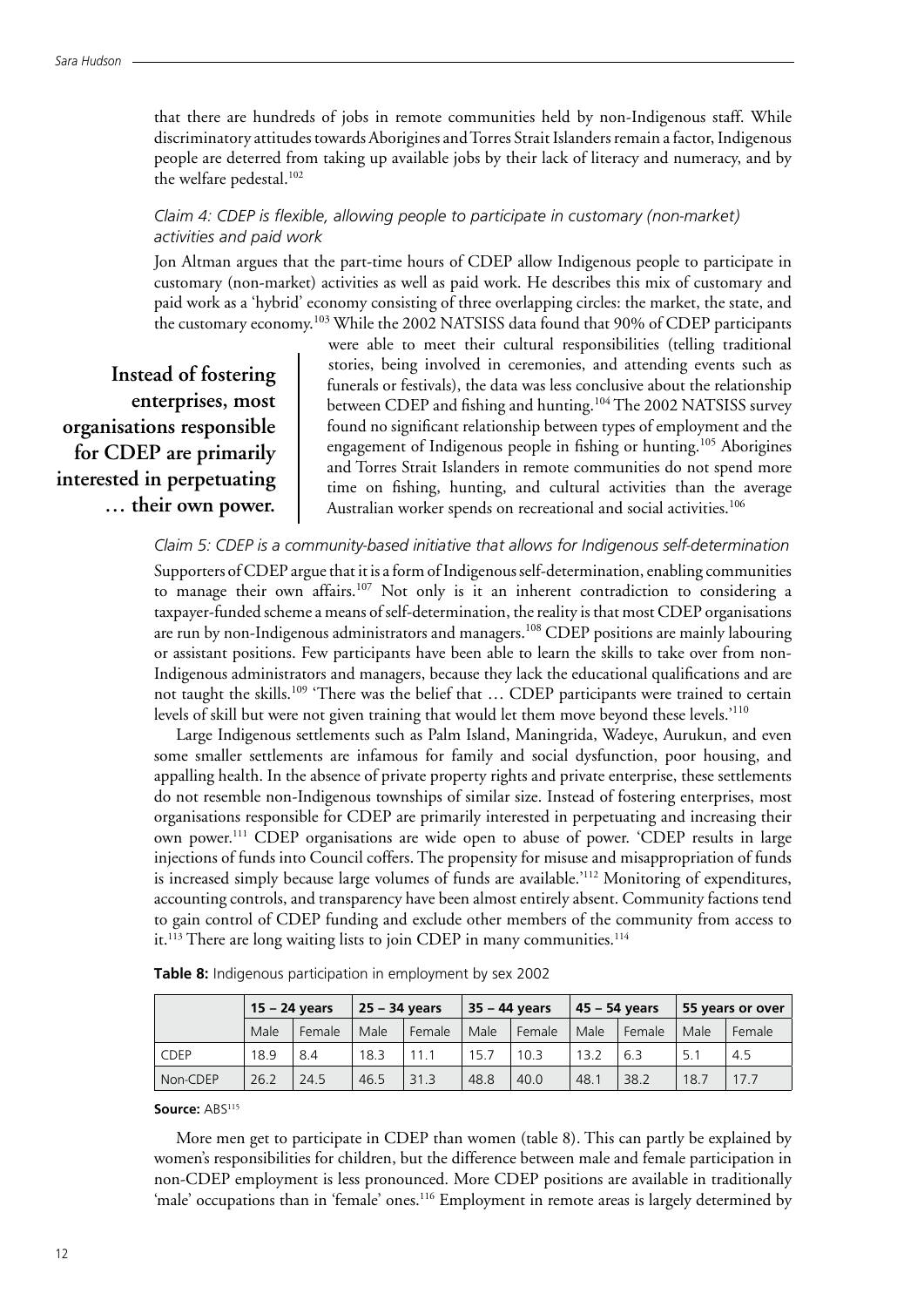sex, with men employed in machinery and maintenance positions and women in teaching, health, and other care positions.<sup>117</sup>

#### *Claim 6: CDEP supports local government*

CDEP does pay for essential services in remote communities.<sup>118</sup> This has allowed state and territory governments to abdicate responsibility for providing services and funding full-time employment. Local governments support the continuation of CDEP because it provides a free pool of labour and machinery.119 But teachers' aides who cannot read, write, or count, and health care aides unable to take blood pressure or blood glucose readings, are not productive. Often work that would normally take three days takes CDEP participants ten days or more.<sup>120</sup> The Rudd government's move to place assistant teachers on the Northern Territory Education Department's payroll is a step in the right direction, but it will have to be accompanied by intensive teacher training if it is to be effective.

#### *Claim 7: CDEP supports communal and business enterprises*

CDEP organisations provide funding for communal and business enterprises. One of these organisations is Bawinanga Aboriginal Corporation (BAC), located in Maningrida in central Arnhem Land.121 In 2005–06, Bawinanga received \$12 million in CDEP funding and had an annual turnover of \$26 million. Bawinanga ran twenty projects, which included financial services, a supermarket, a vehicle repair workshop, a petrol station, a factory, a nursery, cultural tourism, and a wildlife centre. Even with the help of CDEP funding, Bawinanga only earned a profit of \$1.6 million in 2005–06. It is also not clear why such enterprises as petrol stations and supermarkets need public subsidies and cannot pay award wages.

Other enterprises have argued that they could not operate without CDEP funding. Gunya Tourism in Titjikala, 100 km south of Alice Springs, provided luxury tent accommodation at \$1,300 a night and employed sixty local community members on CDEP.122 When CDEP was abolished as part of the Northern Territory intervention, the chief executive of Gunya Tourism decided to shut it down, arguing that having to pay award wages would make the venture unprofitable.

CDEP host employer schemes are meant to be time-limited, not an ongoing means of support. According to the 2006–07 CDEP guidelines, the objective of these placements is for people to gain employment outside CDEP without subsidies. Unfortunately, in many communities the heavy reliance on CDEP labour has prevented people moving into mainstream employment.

Organisations are clearly reluctant to transfer people from CDEP to award wages even if their business is making a profit. Despite the number of organisations CDEP has helped fund in Maningrida, it remains one of the Northern Territory's most dysfunctional communities, with high unemployment outside of CDEP.123

#### *Claim 8: CDEP supports Indigenous culture*

CDEP supports Indigenous culture by funding participants to take part in music, dance, and art. The National Arts and Crafts Industry, supported by CDEP, funds an estimated 5,000 artists in the Northern Territory.124 But art programs are sometimes provided when CDEP

organisations cannot find any other activities for CDEP participants. In some communities, a high proportion of CDEP participants are involved in arts and crafts activities regardless of their level of artistic ability.<sup>125</sup> There is strong demand for Aboriginal art and crafts, and talented artists have no trouble finding buyers for their work. While CDEP has helped provide emerging artists with facilities and materials, it has also been used to pay people with no artistic ability or inclination and to supplement established artists' incomes.

Many Indigenous artists are earning incomes as well as receiving payments from CDEP organisations. Annual incomes on sales of artwork run between \$20,000 and \$70,000 per annum, but 30–70% of individual artists and the CDEP organisations that support them do not lodge tax returns.<sup>126</sup>

**It is also not clear why such enterprises as petrol stations and supermarkets need public subsidies and cannot pay award wages.**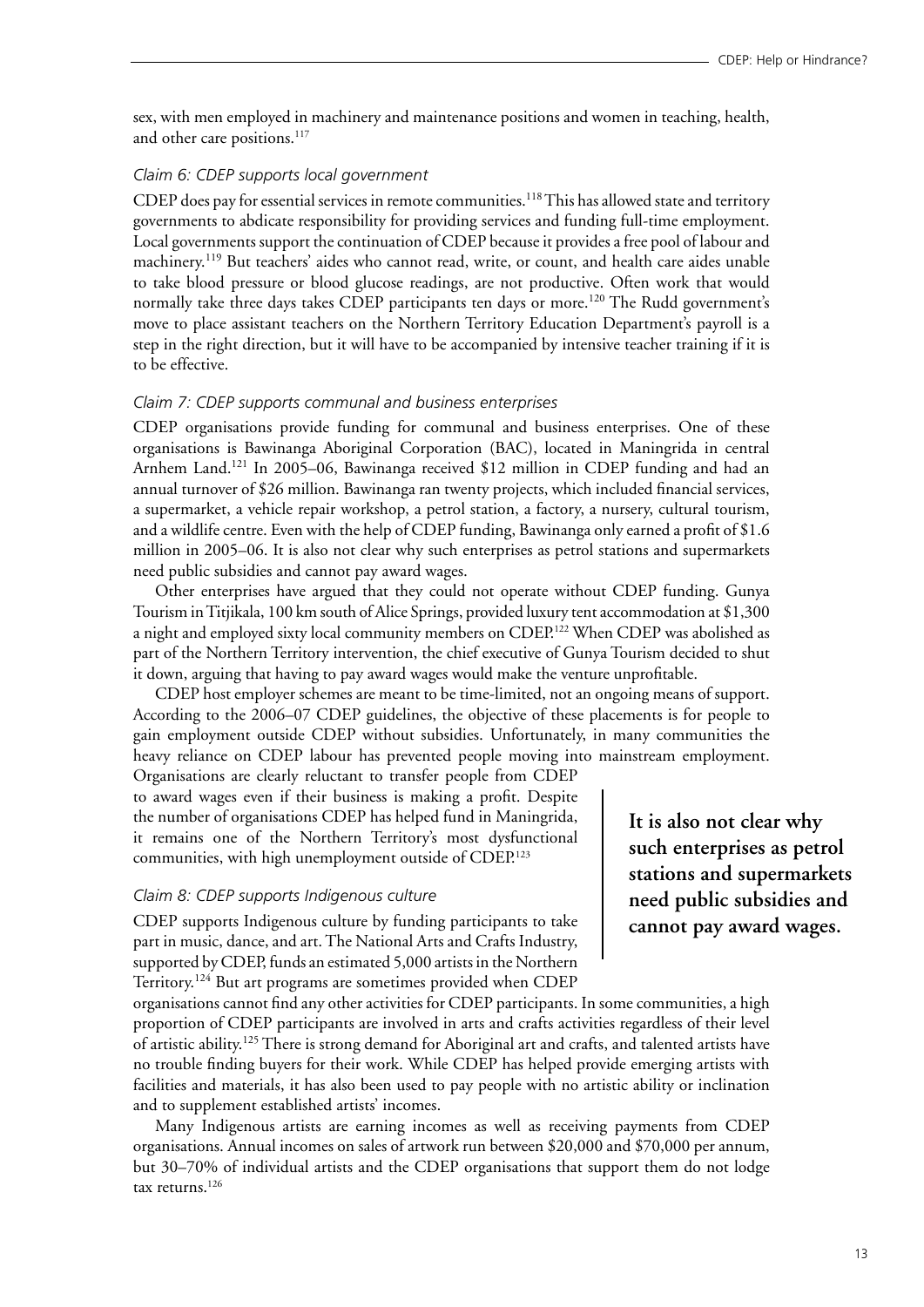#### *Claim 9: CDEP supports the environment*

Approximately 700 Indigenous Land and Sea Rangers are employed in Northern Australian environmental programs through CDEP.<sup>127</sup> These programs aim to benefit the environment and Indigenous communities.<sup>128</sup> Rangers are supposed to be involved in fire management, the eradication of weeds and feral animals, and other environmental protection activities. In October 2007, Jenny Macklin announced that the government would spend \$90 million over five years to train and employ an additional 300 Indigenous environmental rangers, as well as increase spending on Indigenous protected areas from \$6 million to \$50 million.<sup>129</sup>

The ranger program is highly regarded by land councils and other Indigenous and non-Indigenous organisations. CDEP workers and organisations are considered fundamental to numerous 'Caring for Country' projects and the management of Indigenous Protected Areas.<sup>130</sup> In some communities, rangers have successfully halted the spread of cane toads,<sup>131</sup> spotted illegal fishing vessels,<sup>132</sup> and controlled the fishing of dugong (though this last achievement is now in doubt).<sup>133</sup>

But CDEP does not provide the support and expertise needed to ensure that Indigenous rangers become literate and receive the same level of training as non-Indigenous rangers. Most CDEP ranger programs provide little supervision or monitoring, and visits from trained non-Indigenous rangers are few and far between. The majority of Indigenous rangers are illiterate and innumerate. They are not equipped to deal with feral animals such as pigs. They cannot read pesticide instructions or the operation manuals that would tell them how to use chainsaws and other equipment safely. They cannot qualify for marine certificates to operate boats, or obtain driver's licenses. Many Indigenous ranger vehicles are poorly maintained and mostly used for private activities.134

#### *Claim 10: CDEP reduces crime in Indigenous communities*

NATSISS data suggests that participation in CDEP reduces Indigenous contact with the justice system.<sup>135</sup> CDEP participants have been found to consume less alcohol and to have lower numbers of police arrests than unemployed Indigenous people in the same areas.<sup>136</sup> The presence of night patrols staffed by CDEP participants is said to lead to decreased incarceration rates, but this is really another form of cost shifting, reducing the need for policing.<sup>137</sup> Full employment is much more effective in reducing Indigenous crime rates than CDEP. During the last five years, only 8.41% of employed Indigenous men and women had been arrested by police, compared to 24.8% of Indigenous men and women on CDEP.138

**Local government and federal, state, and territory services should transform CDEP positions into real jobs.**

#### **The way forward**

Many of the so-called 'benefits' of CDEP are more myth than reality. The program's costs include unintended consequences that have politicised the awarding of CDEP places and wasted considerable taxpayer funds. There is growing recognition that CDEP in its current form is not meeting its objectives. CDEP does not fulfil its objective of providing a 'stepping stone' to a job. CDEP's income effects and low work expectations have acted as an obstacle for Indigenous participants

to move to mainstream work. CDEP provides no career path and limits people to mindless community maintenance or other unskilled work.

Programs for a transition from CDEP to real jobs already exist. The Corporate Leaders project encourages private-sector enterprises to generate employment opportunities for Indigenous Australians and to enter into partnerships with Indigenous communities to create employment. In 2006–07, eighty-seven organisations were signatories to the program, including banks, airlines, the construction industry, and mining companies.139 One of the first participants was the mining company Rio Tinto, which became a signatory to the program in 1999.<sup>140</sup> In partnership with communities, Rio Tinto has implemented education and workplace preparatory programs that include transitional literacy and numeracy as well as vocational education and training. Other successful programs include the Indigenous Pastoral Program, which is part of a six-way partnership between the Northern Land Council, the Central Land Council, the Northern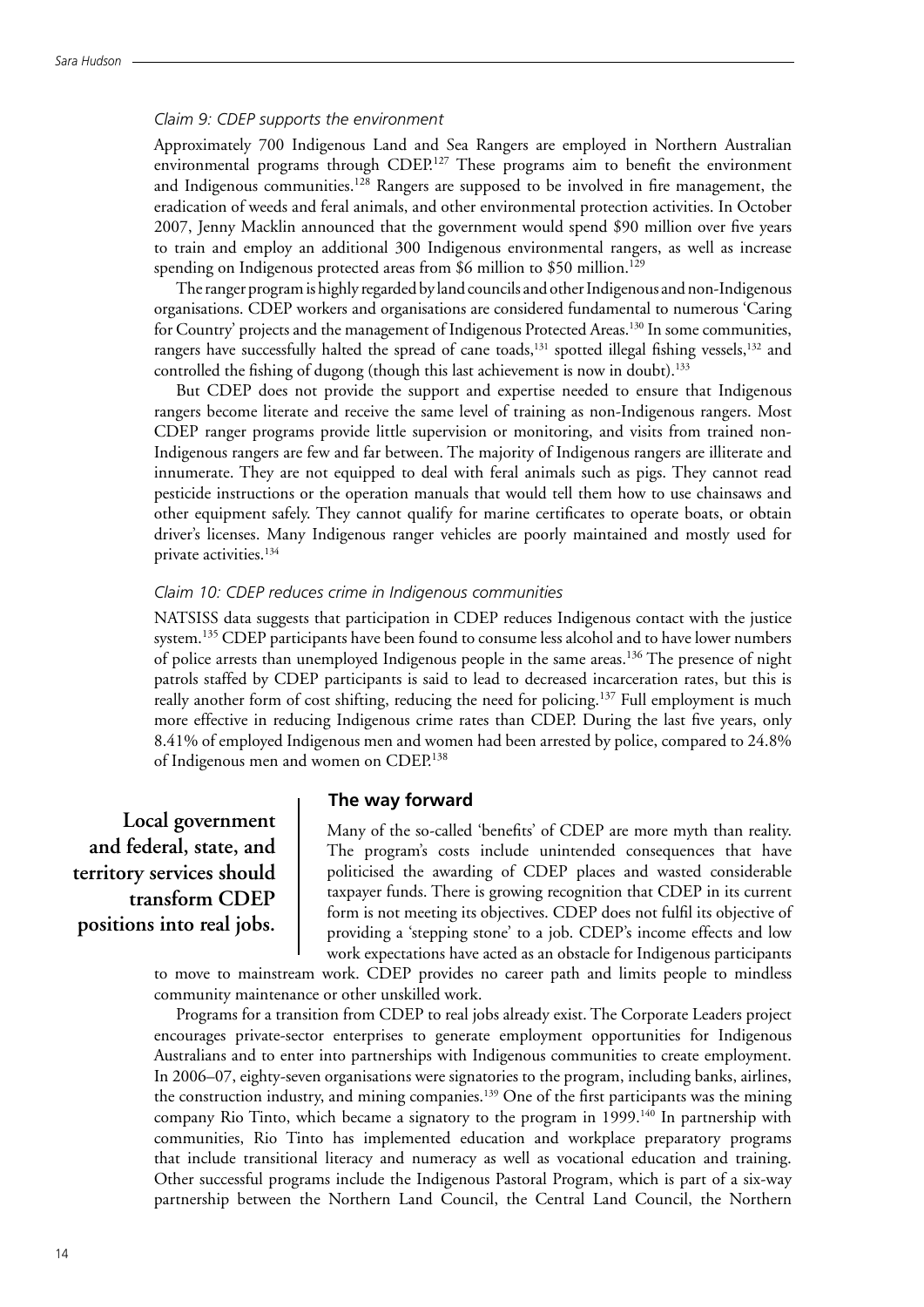Territory Cattlemen's Association, the Indigenous Land Corporation, the Northern Territory Department of Primary Industries, Fisheries and Mines, and the Department of Employment and Workplace Relations.<sup>141</sup> These programs not only provide participants with the skills needed to lead to ongoing employment (Rio Tinto has a retention rate of over 75%), they also help address the recruitment difficulties faced by employers in remote Australia.<sup>142</sup> It makes sense to employ local workers rather than rely on bringing in labour from the south and from abroad.

Local government and federal, state, and territory services should transform CDEP positions into real jobs. If police, health, education, environment, and local government workers are doing

real jobs, they should be employed in full-time positions at award wages. Adequate policing would remove the requirement for night patrols, though these could continue as volunteer organisations similar to Neighbourhood Watch in the rest of Australia.

Alternative funding for a number of programs currently provided through CDEP already exists. For example, the Department of Environment and Water Resources currently funds the Working on Country program that delivers environmental services in remote and regional areas.143 Art centres and other cultural activities should not

**It is time to stop thinking that CDEP is the only form of employment for Indigenous people living in remote communities.**

rely on CDEP funding. The Queensland government has recently announced that it will provide \$10.73 million to help build a sustainable Indigenous arts industry in Queensland.144 Funding for Indigenous art centres and other cultural activities should be provided by arts funding sources.

The Northern Territory Response demonstrated that simply removing CDEP without giving adequate thought to its replacement creates a job vacuum.<sup>145</sup> In marked contrast, the depth of its experience in working with four Cape York Indigenous communities has led the Cape York Institute to suggest a number of steps for a transition from CDEP. These include

- developing linkages with the Job Network and refocusing the program on work readiness and getting people 'into work'
- having no 'hourly rate' of pay for CDEP, and requiring people to participate in work preparation or work-related activities for a minimum of three days a week
- paying CDEP participant wages through Centrelink, and requiring participants to meet the same obligations as income-support participants
- making income management a consequence of any work obligation breaches
- not allowing anyone under twenty-one onto CDEP
- increasing the level of CDEP Placement Incentive payments, so that they are at least equal to performance-based funding available to the Job Network and Aboriginal Employment Strategy
- restricting top-up income to employer 'host agreements'<sup>146</sup>

These suggestions are only the beginning. Many changes need to be made before full employment becomes a reality for the majority of Indigenous people living in rural and remote communities. The government's discussion paper on the future of CDEP outlines 'principles for reform,' but sets them out as questions asking how help can be provided. They do not spell out what the underlying standards should be and how these should set the foundation for reform. Here are the standards they should set:

- Indigenous children must have mainstream education in English so they can get jobs. For the considerable numbers of young people who have missed out on learning to read, write, and count, funding for remedial literacy and numeracy is essential to make them ready for work.
- Indigenous people doing real work should be paid real wages. Jobs in government or local councils should be properly funded, and paid for by the relevant government departments or agencies.
- Private property rights, especially secure land tenure, are needed to enable business and employment to develop.

It is time to abandon misguided notions that CDEP 'helps' Indigenous people. Not only has CDEP masked the true level of Indigenous unemployment, it has hidden the crisis in Indigenous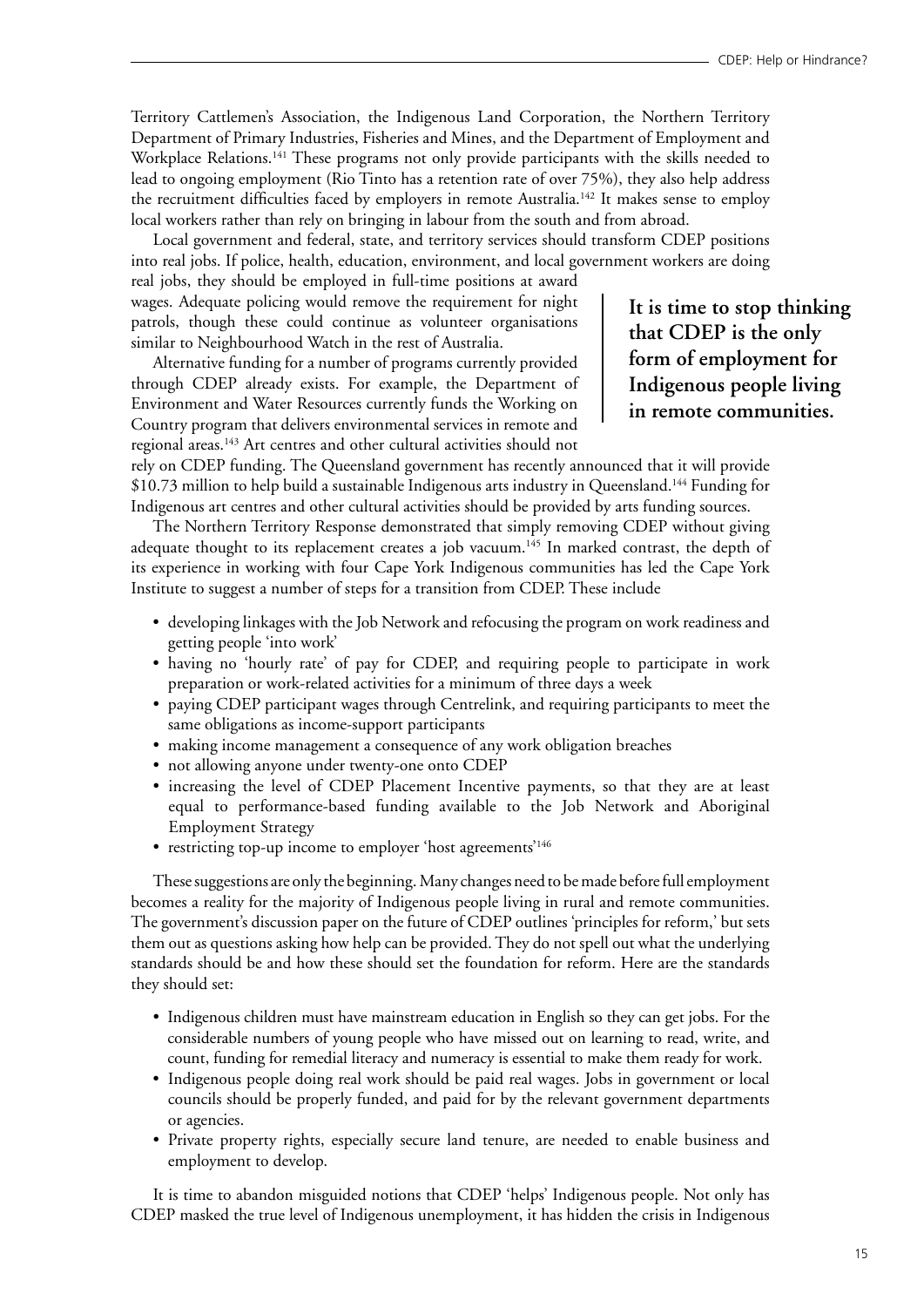education. If the government wants to break the cycle of joblessness, welfare dependence, and all the associated family and community dysfunction prevalent in Indigenous communities, it has to address this crisis in education. It must also recognise the part that CDEP has played in keeping Indigenous people out of mainstream jobs.

No one ever got anywhere by having low expectations. It is time to stop thinking that CDEP is the only form of employment for Indigenous people living in remote communities.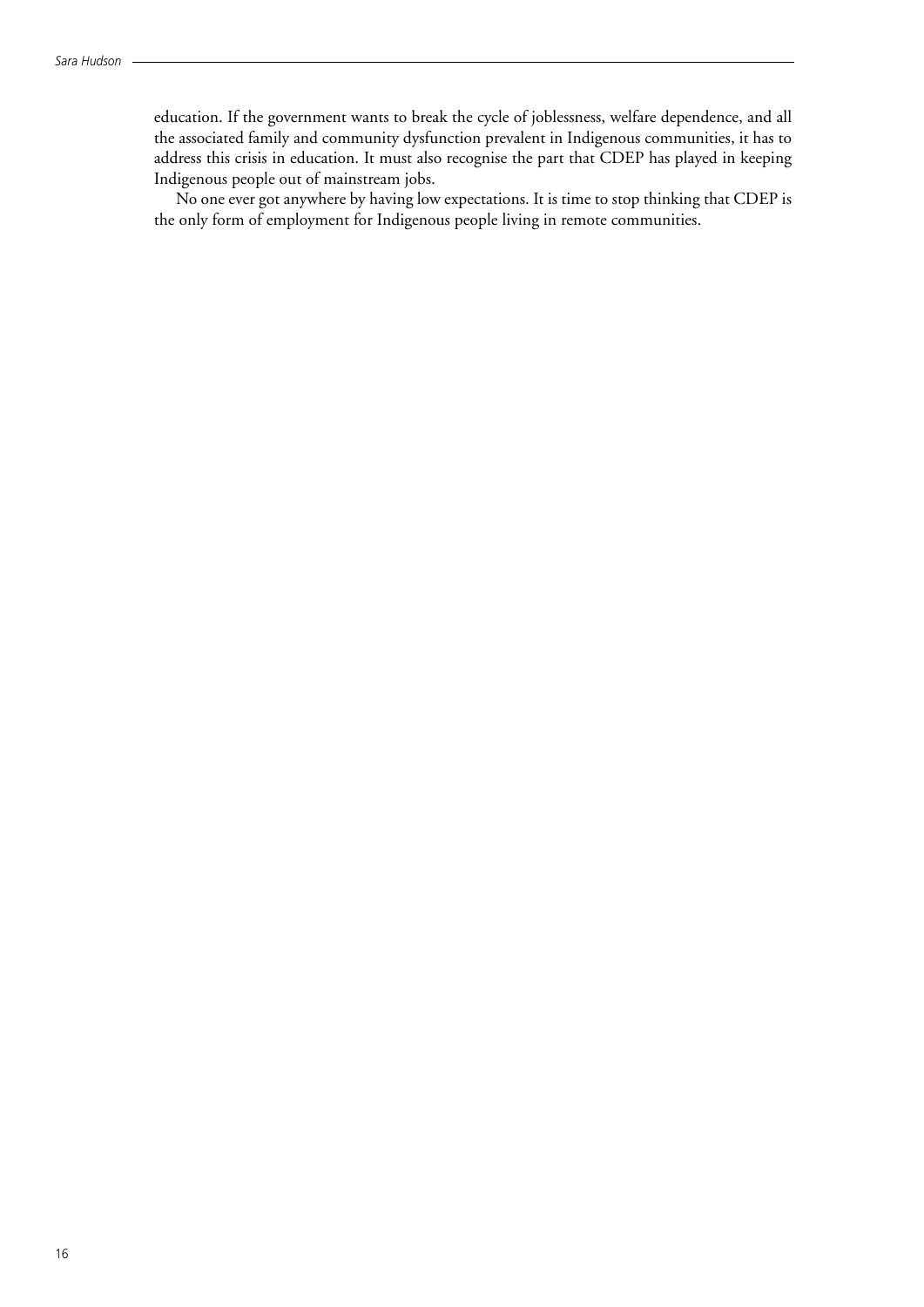#### **Endnotes**

- 1 Telephone conversation with Centrelink customer service (19 March 2008).
- 2 Bradley Morton, CDEP Reporting Team (FaHCSIA), email correspondence with author (2 May 2008).
- 3 About a third (160,000) of Indigenous people work in mainstream jobs in cities, towns, and the country: these are sometimes referred to as living in the 'open society.' The largest numbers of Indigenous people (approximately 250,000) exist on the fringes of towns and in major city ghettos, while the smallest group (about 90,000) live in some 1,200 'homeland' settlements established in remote Australia from the 1970s onwards. Helen Hughes, *Lands of Shame: Aboriginal and Torres Strait Islander 'Homelands' in Transition* (Sydney: CIS, 2007).
- 4 Jenny Macklin, 'Building Stronger Indigenous Communities,' (10 December 2007), www.facsia.gov. au/internet/jennymacklin.nsf/print/indigenous\_communities\_10dec07.htm; Australian Government, *First 100 Days: Achievements of the Rudd Government* (Canberra: Commonwealth of Australia, 2008), www.pm.gov.au/docs/first\_100\_days.doc.
- 5 Patricia Karvelas, 'Labor to Reinstate CDEP in Top End,' *The Australian* (30 April 2008), www.theaustralian.news.com.au/story/0,25197,23620654-5013871,00.html.
- 6 Australian Government, *Increasing Economic Opportunity: A Discussion Paper on the Future of the CDEP and Indigenous Employment Programs* (Canberra: Commonwealth of Australia, 2008), www.indigenous.gov.au/economic\_opp.htm.
- 7 The policy of excluding Indigenous people from participation in Australia's social security system persisted until the late 1960s, when the government decided to remove all specific references to exclusion of Aborigines from the *Social Security Act*. Despite this, the exclusion of Indigenous people living on government and mission stations persisted until 1976. Race Discrimination Commissioner, *The CDEP Scheme and Racial Discrimination* (Canberra: Human Rights and Equal Opportunity Commission, 1997).
- 8 The wage rate decision for Aboriginal stockmen in 1968, which required them to be paid award rates equal to non-Indigenous stockmen, resulted in mass unemployment.
- 9 Race Discrimination Commissioner, *The CDEP Scheme and Racial Discrimination*, 7.
- 10 As above: but this was probably an underestimate.
- 11 As above.
- 12 As above: original community development employment projects basic outline and guidelines (as tabled in the House of Representatives, 26 May 1977).
- 13 As above.
- 14 Josie Misko, *The Role of Community Development Employment Projects in Rural and Remote Communities* (Adelaide: National Centre for Vocational Education Research, 2004), www.ncver. edu.au/research/core/cp0208a.pdf, 21; Race Discrimination Commissioner, *The CDEP Scheme and Racial Discrimination*, 21.
- 15 John Wiseman 'Police "Failed to Act" on Abusers,' *The Australian* (5 May 2008), www.theaustralian. news.com.au/story/0,25197,23645392-5013172,00.html.
- 16 H. C. Coombs, M. M. Brandl, W. E. Snowdon, *A Certain Heritage: Programs for and by Aboriginal Families in Australia*, Centre for Resource and Environmental Studies (CRES) Monograph 9, (Canberra: Australian National University, 1983), xxxi.
- 17 As above.
- 18 Josie Misko, *The Role of Community Development Employment Projects in Rural and Remote Communities* (6 August 2004), 23–24.
- 19 As above.
- 20 ATSIC (Aboriginal and Torres Strait Islander Commission), *CDEP: What's it All About?* (2002), and numerous media releases and government websites.
- 21 Aboriginal and Torres Strait Islander Services (ATSIS) was established on 1 July 2003 as part of the Indigenous affairs portfolio, to provide services to ATSIC and administer programs that were previously its responsibility. From the point of view of ATSIC's clients and the organisations it funded, ATSIC and ATSIS operated as one agency. ATSIC, 'ATSIC—The Aboriginal and Torres Strait Islander Commission,' pandora.nla.gov.au/pan/41033/20060106-0000/ATSIC/default.html.
- 22 ATSIC, 'ATSIC—The Aboriginal and Torres Strait Islander Commission' (16 March 2005), pandora.nla.gov.au/pan/41033/20060106-0000/ATSIC/default.html.
- 23 Erwin Chlanda 'Territory's Real Unemployment Figures are Worst in the Nation,' *Alice Springs News* (26 September 1998), www.alicespringsnews.com.au/0533.html; Josie Misko, *The Role of Community Development Employment Projects in Rural and Remote Communities*, 21.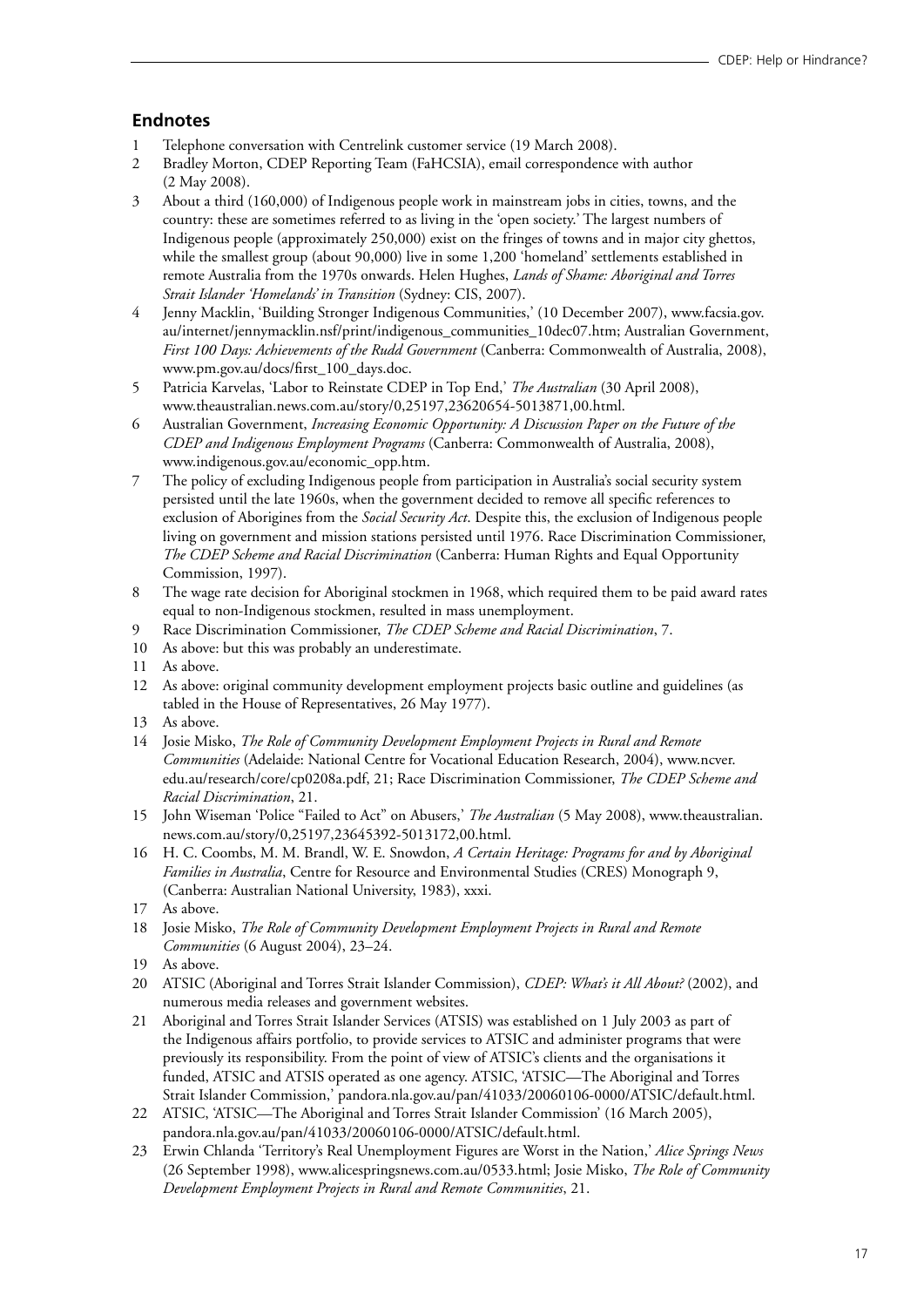- 24 ATSICOEA (Aboriginal and Torres Strait Island Commission Office of Evaluation and Audit), *Evaluation of the Community Development Employment Projects Program: Final Report* (Canberra: ATSIC, 1997).
- 25 NTEU (National Territory Education Union), *Community Development Employment Projects (CDEP) Discussion Paper*, Report for the ITEPC (Indigenous Tertiary Education Policy Committee) and NTEU Indigenous Forum (April 2004).
- 26 As above.
- 27 Julian Blackham, John Gregory, Susan Devereux, Anne McConnell, and Diana Iolovska, 'Long-term Durations on Income Support: An Analysis of FaCS Unemployed Customers,' *Australian Social Policy 2002–03* (Canberra: Department of Family and Community Services, 2004), www.fahcsia.gov.au/ research/austsocpolicy\_2002-03/article10.htm.
- 28 Telephone conversation with Centrelink customer service (19 March 2008).
- 29 NT Working Women's Centre, 'What are the Different Ways of Working?' www.ntwwc.com. au/uploads/File/ntwwc-diffways-working.pdf; Cape York Institute for Policy and Leadership, *From Hand Out to Hand Up: Cape York Welfare Reform Project Design Recommendations* (Cairns: Cape York Institute, 2007).
- 30 Australian Taxation Office 'PAYG withholding for Community Development Employment Program,' www.ato.gov.au/businesses/content.asp?doc=/content/50067.htm&pc=001/003/079/001/ 004&mnu=&mfp=&st=&cy=1.
- 31 ATO (Australian Taxation Office), 'ITAG [Indigenous Tax Advisory Group] Minutes for Meeting 29 November 2005,' www.ato.gov.au/superprofessionals/content.asp?doc=/content/70455. htm&page=10&H10 (22 May 2008).
- 32 Aboriginal and Torres Strait Islander Social Justice Commissioner, 'Mutual Obligation, Welfare Reform and Indigenous Participation: A Human Rights Perspective,' in *Social Justice Report 2001*  (Canberra: Human Rights and Equal Opportunity Commission, 2002), 13.
- 33 Peter Shergold, 'The Indigenous Employment Policy: A Preliminary Evaluation,' in *The Indigenous Welfare Economy and the CDEP Scheme,* ed. Frances Morphy and William Sanders (Canberra: ANU Centre for Aboriginal Economic Policy Research, 2001), 70.
- 34 Commonwealth of Australia, *Indigenous Education (Targeted Assistance) Amendment (2008 Measures No. 1) Act 2008.*
- 35 FaHCSIA (Department of Families, Housing, Community Services and Indigenous Affairs), 'Community Development Employment Projects (CDEP),' (17 April 2008), www.facsia.gov.au/ internet/facsinternet.nsf/indigenous/programs-cdep\_intro.htm#2.
- 36 'CDEP Key Performance Indicators,' www.workplace.gov.au/NR/rdonlyres/2A71D576-047E-4C15- 9D88-1274FD63A7C7/0/KPIstogooutwithKIT.pdf.
- 37 DEWR (Department of Employment and Workplace Relations), *CDEP Guidelines 2006–07: Community Development Employment Projects (CDEP) Programme* (Canberra: DEWR, 2006), www.workplace.gov.au/NR/rdonlyres/E1A8F8F4-FB7C-40B8-B7F4-F3B4DE1A0B7B/0/ CDEPguidelines\_composite\_final.pdf, 10.
- 38 Josie Misko, *The Role of Community Development Employment Projects in Rural and Remote Communities*, 22.
- 39 As above, 31.
- 40 As above, 22.
- 41 DEWR, *CDEP Guidelines 2006–07*, 27.
- 42 As above, 8.
- 43 DEWR, 'Community Development Employment Projects (CDEP) Organisation Locations,' (October 2006), www.workplace.gov.au/NR/rdonlyres/FF319566-39B7-4BD6-A5DA-A0BD89B25DBE/0/CDEPMapofAustralia\_2006.pdf.
- 44 FaHCSIA, 'Secretaries' Group on Indigenous Affairs Annual Report 2006–2007,' (Canberra: FaHCSIA, 2008), www.fahcsia.gov.au/indigenous/annual\_report/default; DEWR, 'Annual Report 2004–05,' www.annualreport.dewr.gov.au/2005/; DEWR, 'Annual Report 2005–06,' www.annualreport.dewr.gov.au/2006/; William Sanders*, Indigenous Centres in the Policy Margins: the CDEP Scheme Over 30 Years* (Canberra: Centre for Aboriginal Economic Policy Research, 2004), 4; Josie Misko, *The Role of Community Development Employment Projects in Rural and Remote Communities*, 13.
- 45 Bradley Morton, CDEP Reporting Team (FaHCSIA), email correspondence with author (2 May 2008).
- 46 John Clearly, *Indigenous Governance at the Crossroads: The Way Forward*, CIS Issue Analysis 78 (Sydney: CIS, 2006).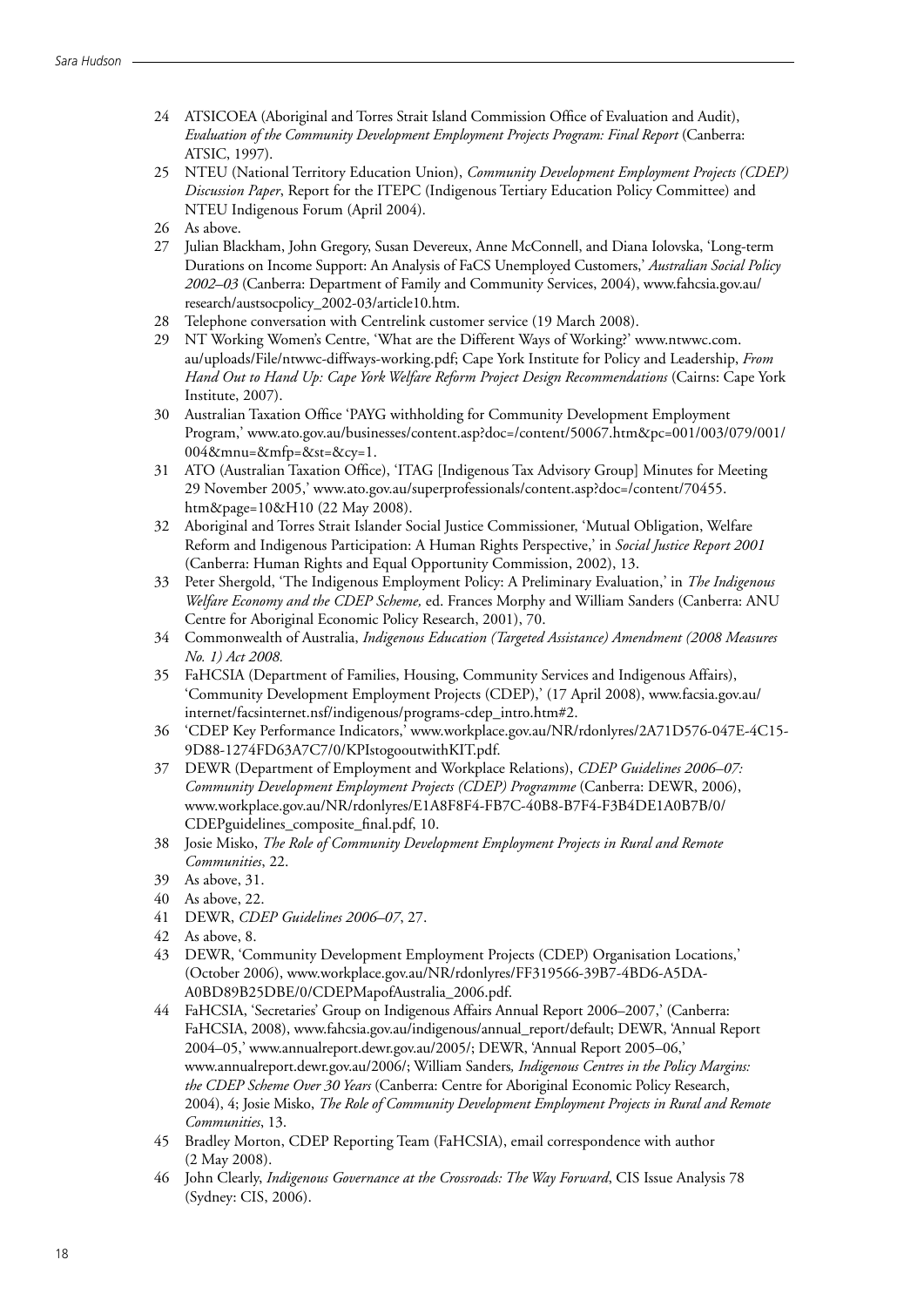- 47 Phil Bartlett, 'CDEP and the Sub-economy: Milking the CDEP Cow Dry,' in *The Indigenous Welfare Economy and the CDEP Scheme,* 193–198.
- 48 Josie Misko, *The Role of Community Development Employment Projects in Rural and Remote Communities*, 13.
- 49 Bradley Morton, CDEP Reporting Team (FaHCSIA), email correspondence with author (2 May 2008).
- 50 ATSIC used the ATO definition to distinguish non-remote from remote CDEP schemes. Note however that CDEP schemes may operate in a city or town located in a region that the ATO's tax zone rules classify as remote but that still has a vibrant labour market, such as Broome, Alice Springs, or Darwin. B. H. Hunter *The Rise of the CDEP Scheme and Changing Factors Underlying Indigenous Employment*, CAEPR (Centre for Aboriginal Economic Policy Research) Working Paper 13/2002 (Canberra: CAEPR, 2002), www.anu.edu.au/caepr/Publications/WP/CAEPRWP13.pdf, 3.
- 51 ABS (Australian Bureau of Statistics), *Census of Population and Housing: Aboriginal and Torres Strait Islander People, Australia, 1996*, Cat. No. 2034.0 (Canberra: ABS, 1998), www.abs.gov.au/AUSSTATS/abs@.nsf/mediareleasesbyTopic/ 1114B0CBE8AB0493CA2568A9001362B5?OpenDocument, 39; ABS, *Population Characteristics, Aboriginal and Torres Strait Islander Australians 2001*, Cat. No. 4713.0 (Canberra: ABS, 2003), www.abs.gov.au/ausstats/abs@.nsf/mediareleasesbyTopic/ 4B01828AAE8653CDCA256DCE007F78E2?OpenDocument, 73; ABS, *Population Characteristics, Aboriginal and Torres Strait Islander Australians 2006*, Cat. No. 4173.0, (Canberra: ABS, 2008), www. abs.gov.au/AUSSTATS/abs@.nsf/MF/4713.0, 91.
- 52 ABS, *Australian Social Trends*, *2004,* Cat. No. 4102.0 (Canberra: ABS, 2004), www.abs.gov.au/ Ausstats/ABS@.nsf/1020492cfcd63696ca2568a1002477b5/f62e5342be099752ca256e9e0028db17! OpenDocument.
- 53 Although CDEP was originally intended as a type of work-for-the-dole scheme, participants were never formally treated as social security recipients. Changes to the *Social Security Act* in 1991 specified that CDEP participants were not eligible for Newstart Allowance (unemployment benefits). The rationale was that CDEP participants were already receiving a form of commonwealth government income support, and there was concern about some participants 'double dipping.' As a result of these legislative changes, CDEP participants were not considered eligible to receive the additional benefits other income support participants could, such as Rent Assistance, Health Care Cards, and tax rebates. This led to criticism and complaints to the Human Rights and Equal Opportunity Commission, and eventually led to changes being passed by Parliament in 1999 to provide CDEP participants with access to Centrelink benefits. This included the introduction of a new benefit for CDEP participants known as CDEP Participation Supplements (CPS). These changes effectively reintroduced the ability for CDEP participants to 'double dip,' which the amendment to the *Social Security Act* in 1991 had sought to prevent. Julian Blackham and others, 'Long-term Durations on Income Support,' and Centrelink, 'CDEP Payment Rates 20 March–30 June 2008' (20 March 2008), www.centrelink.gov.au/internet/internet.nsf/filestores/co041\_0803/\$file/co041\_0803en.rtf.
- 54 This figure is derived by estimating that a third (88,704) of Indigenous people are in the open society, and assumes that 71.1% of these are in the labour force (the same ratio as non-Indigenous Australians). This figure is then rounded to 60,000 to account for the short-term unemployed, and that 60,000 is subtracted from the total 91,540 Indigenous people employed. That leaves 31,540 Indigenous people employed in fringe, ghetto, and remote areas.
- 55 Jon Altman, Matthew Gray, and Robert Levitus, *Policy Issues for the Community Development Employment Projects Scheme in Rural and Remote Australia* (Canberra: CAEPR, 2005), vii.
- 56 ABS, 'National Aboriginal and Torres Strait Islander Social Survey' (24 August 2005), http://www.abs.gov.au/Ausstats/abs@.nsf/0d21d0868273a2c3ca25697b00207e97/ 9ad558b6d0aed752ca256c7600018788!OpenDocument.
- 57 Jon Altman, Matthew Gray, and Robert Levitus, *Policy Issues for the Community Development Employment Projects Scheme in Rural and Remote Australia*, vii.
- 58 ABS, *Population Characteristics, Aboriginal and Torres Strait Islander Australians, 2006*, Cat No. 4713.0 (Canberra: ABS, 2008).
- 59 Cape York Institute for Policy and Leadership, *From Hand Out to Hand Up*, 90.
- 60 Frances Morphy, ed., *Agency, Contingency and Census Process: Observations of the 2006 Indigenous Enumeration Strategy in Remote Aboriginal Australia* (Canberra: CAEPR, 2007), 25.
- 61 John van Tiggelen, 'Another Country,' *Sydney Morning Herald Good Weekend* (15 March 2008), 27–28.
- 62 DEWR, *CDEP Guidelines 2006–07*, 24.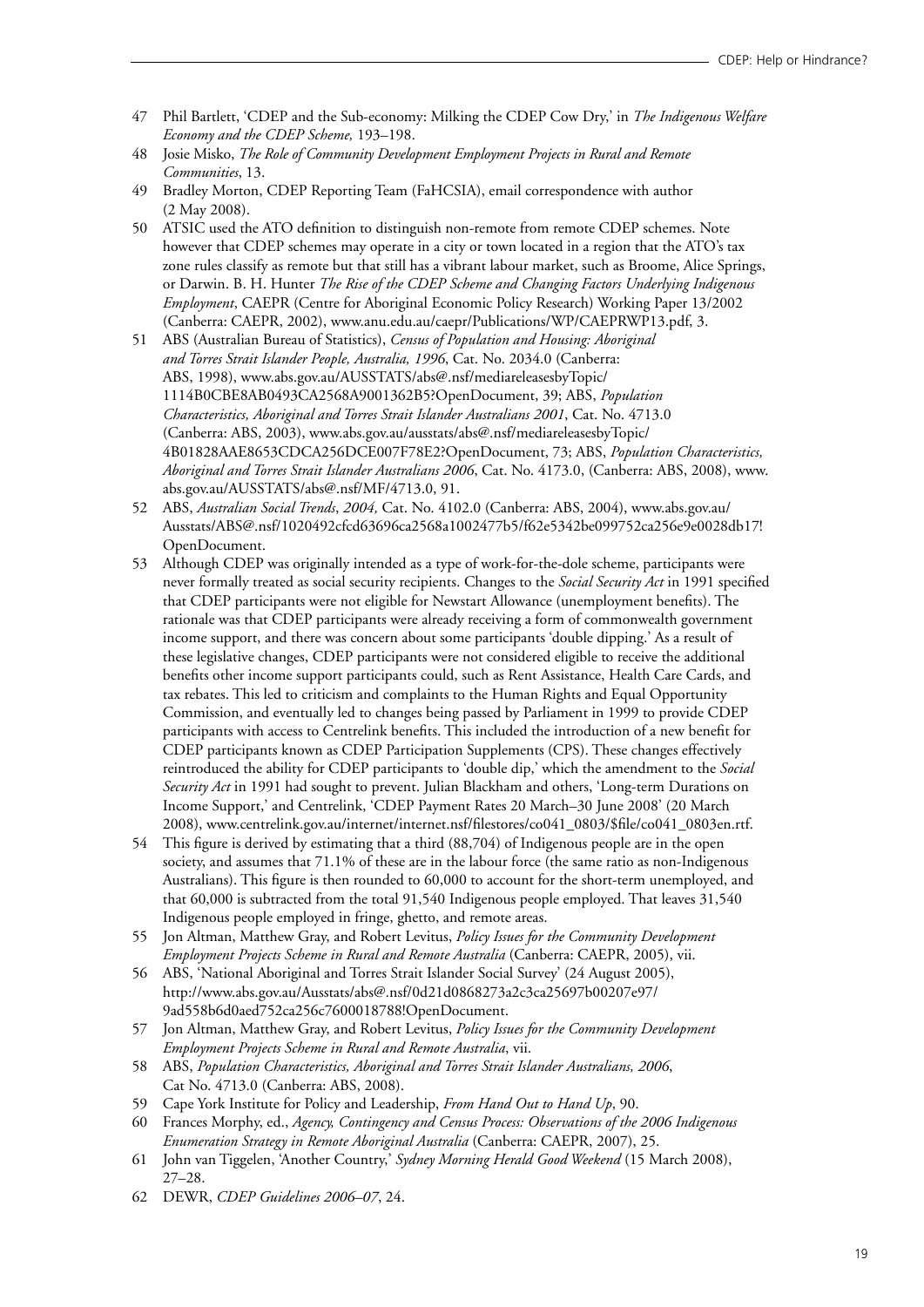- 63 Cape York Institute for Policy and Leadership, *From Hand Out to Hand Up*, 90.
- 64 Race Discrimination Commissioner, *The CDEP Scheme and Racial Discrimination*, 17.
- 65 Youth and adult CDEP participants are assumed to work fifteen hours a week. The hourly rates for other work types are based on a standard thirty-eight-hour week. Cape York Institute, *From Hand Out to Hand Up*, 297.
- 66 Cape York Institute for Policy and Leadership, *From Hand Out to Hand Up.*
- 67 As above, 92.
- 68 Layla Yu, Rachelle Christian, and Rowena Hamlet, 'Community Development Employment Projects: Executive Summary,' www.thesource.gov.au/involve/niylg/pdf/exec\_summaries.pdf.
- 69 Noel Pearson 'Stuck on the Welfare Pedestal,' *The Australian* (10 February 2007).
- 70 Cape York Institute for Policy and Leadership, *From Hand Out to Hand Up*, 10–11.
- 71 The figures for this graph are based on the 2006–07 CDEP rates published by Centrelink. The CDEP rate in the graph is the remote rate, and includes CPS of \$10.40 a week. The other figures have been derived using Centrelink's Family Assistance Rate Estimator, and as such are indicative only; the amounts are gross as the exact amount of tax paid will vary depending on people's individual circumstances. Centrelink, 'What You Need to Know About CDEP,' www.workplace.gov. au/NR/rdonlyres/550A5313-57EB-4B84-85DC-48485AC50333/0/CDEPBrochure.pdf; Centrelink, 'Centrelink / Family Assistance Rate Estimator,' https://secure.centrelink.gov.au/RateEstimatorsWeb/ publicUserStart.do.
- 72 Family Assistance Office, 'Family Income of \$41 318 or Less (Maximum Rate)' (23 June 2008), www.familyassist.gov.au/Internet/FAO/FAO1.nsf/content/payments-ftba-how\_much\_ftba-less\_ 32485.htm.
- 73 Cape York Institute for Policy and Leadership, *From Hand Out to Hand Up*, 11.
- 74 ABS, *Australian Census Analytic Program: Indigenous Australians in the Contemporary Labour Market, 2001*, Cat. No. 2052.0 (Canberra: ABS, 2004), www.abs.gov.au/ausstats/abs@.nsf/ mediareleasesbyTopic/7A197C079500BA55CA256E20007A3BA5?OpenDocument.
- 75 Colin Tatz, *Aboriginal Suicide is Different: Aboriginal Youth Suicide in New South Wales, the Australian Capital Territory and New Zealand—Towards a Model of Explanation and Alleviation* (Canberra: Criminology Research Council, 1999), www.criminologyresearchcouncil.gov.au/reports/tatz/ch7.pdf, chapter 7; Noel Pearson 'Stuck on the Welfare Pedestal.'
- 76 Michael Coggan, 'CDEP,' *Stateline Northern Territory*, ABC (28 November 2003), www.abc.net.au/ stateline/nt/content/2003/s999786.htm.
- 77 ABS, *Population Characteristics, Aboriginal and Torres Strait Islander Australians, 2006*, Cat. No. 4713.0 (Canberra: ABS, 2008).
- 78 Helen Hughes, *Indigenous Education in the Northern Territory*, CIS Policy Monograph 83 (Sydney: CIS, 2008).
- 79 Josie Misko, *The Role of Community Development Employment Projects in Rural and Remote Communities*.
- 80 DEWR, *CDEP Guidelines 2006–07*; William Sanders, *Equality and Difference Arguments in Australian Indigenous Affairs: Examples from Income Support and Housing*, CAEPR Working Paper 38/2008 (Canberra: CAEPR, 2008); Tim Rowse, 'The Political Dimensions of Community Development,' in *The Indigenous Welfare Economy and the CDEP Scheme*.
- 81 ABS, *Population Characteristics, Aboriginal and Torres Strait Islander Australians, 2006*.
- 82 Melinda James, 'CDEP in Darwin to be Shut Down,' *Stateline Northern Territory*, ABC (23 February 2007), www.abc.net.au/stateline/nt/content/2006/s1855832.htm.
- 83 Helen Hughes, *Lands of Shame*.
- 84 Rob Lasker, letter to CDEP Feedback (15 March 2005), www.workplace.gov.au/NR/rdonlyres/ D31B6A78-42ED-41BF-89B3-A7BD767E2660/0/CDEP\_Submission\_A1\_WAWesternDesertPunt ukurnuparna.pdf.
- 85 Cape York Institute for Policy and Leadership, *From Hand Out to Hand Up.*
- 86 Helen Hughes, *Lands of Shame*, 73.
- 87 Debra Jopson 'Aborigines Trapped by Dole Scheme: Professor,' *Sydney Morning Herald* (5 October 2002), www.smh.com.au/articles/2002/10/04/1033538773465.html.
- 88 Cathy Duncan, address to the launch of the Social Justice Report, Museum of Sydney, Sydney (31 March 2006), www.hreoc.gov.au/about/media/speeches/social\_justice/cathy\_duncan\_speech.html.
- 89 Noel Pearson, 'Stuck on the Welfare Pedestal.'
- 90 Matthew Franklin and Ashleigh Wilson, 'NT Chief: No Big Roll-back of Measures,' *The Australian* (27 November 27), ntne.ws/articles/article.php?id=2462.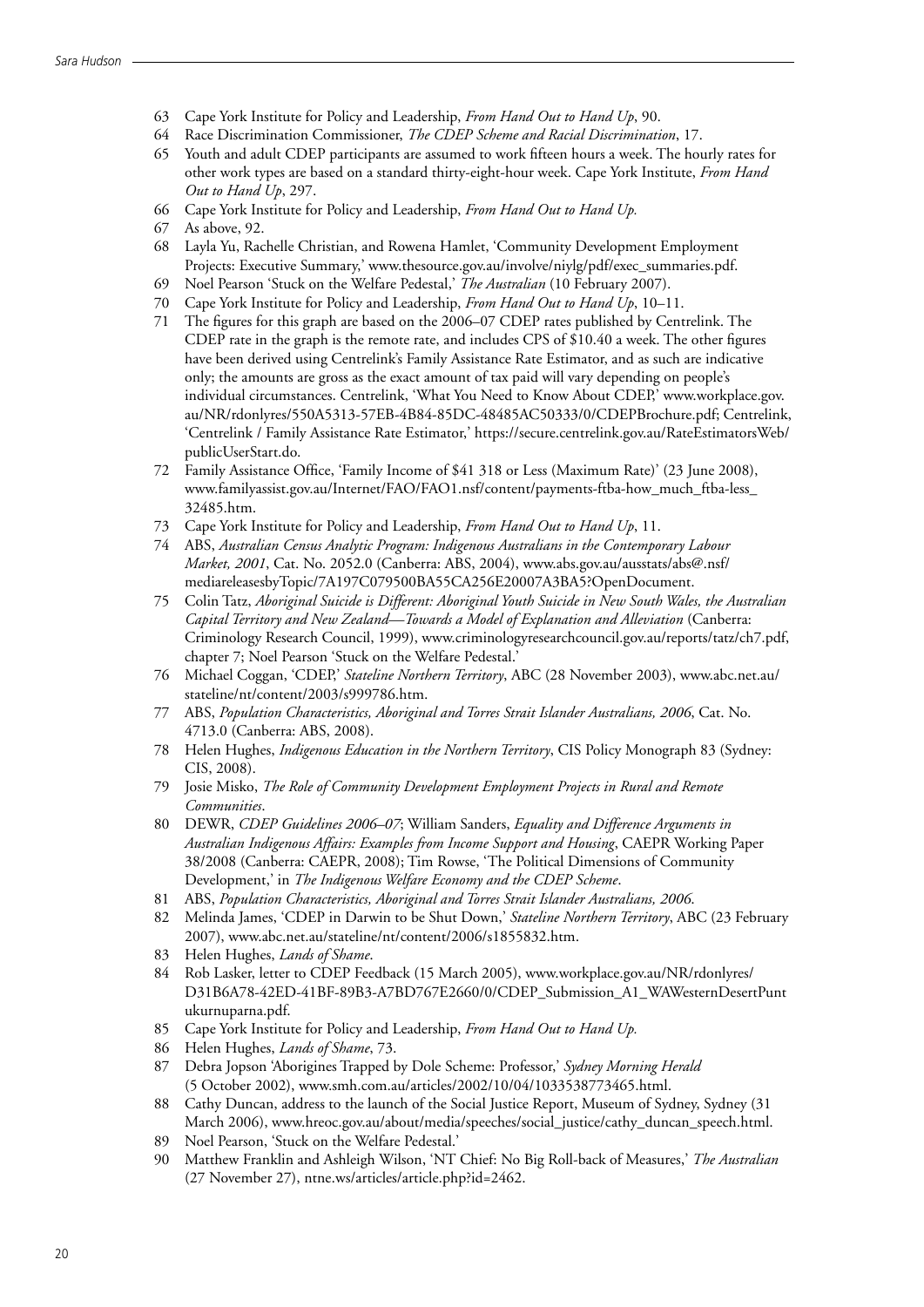- 91 Natasha Robinson, 'CDEP Hides Social Breakdown: Leader,' *The Australian* (1 May 2008), www.theaustralian.news.com.au/story/0,25197,23625734-5013172,00.html.
- 92 DEWR, *Indigenous Potential meets Economic Opportunity: Discussion Paper* (Canberra: DEWR, 2006), 1.
- 93 Peter Shergold, 'The Indigenous Employment Policy: A Preliminary Evaluation,' in *The Indigenous Welfare Economy and the CDEP Scheme,* 71.
- 94 Jon Altman, Matthew Gray, and Robert Levitus, *Policy Issues for the Community Development Employment Projects Scheme in Rural and Remote Australia.*
- 95 Cape York Institute for Policy and Leadership: *From Hand Out to Hand Up.*
- 96 Natasha Robinson, 'CDEP Hides Social Breakdown.'
- 97 Jon Altman 'Neo-paternalism and the Destruction of CDEP,' *Arena* 90 (August–September 2007).
- 98 Helen Hughes, *Lands of Shame*, 73–75. Bauxite miner and alumina processor Alcan Gove has an Indigenous training program in place—but it can take up to three years to make people work-ready. Alcan, 'ALERT—Indigenous Training,' www.alcangove.com.au/home/content. asp?PageID=372&pnav=314.
- 99 Cape York Institute for Policy and Leadership, *From Hand Out to Hand Up*, 90.
- 100 Tony Abbott, 'Grassroots Capitalism is a Must for Remote Indigenous Communities,' (11 November 2002), *Online Opinion*, www.onlineopinion.com.au/view.asp?article=1041.
- 101 Local Government Association of the Northern Territory, *Audit of Employment Opportunities in Remote Communities in the Northern Territory* (Canberra: DEWR, 2006).
- 102 Peter Saunders, *What Are Low Ability Workers to Do When Unskilled Jobs Disappear?*, CIS Issue Analysis 93 (Sydney: CIS, 2008).
- 103 Jon Altman, 'The Indigenous Hybrid Economy, Realistic Sustainable Option for Remote Communities: Radical Approach or Plain Common Sense?' (address to the Australian Fabian Society, Melbourne, 26 October 2005), www.fabian.org.au/files/051026JonAltman.pdf.
- 104 ABS, NATSISS 2002 (*National Aboriginal and Torres Strait Islander Social Survey 2002*), Cat. No. 4714.0 (Canberra: ABS, 2004), 34.
- 105 Jon Altman, Geoff Buchanan, and Nicholas Biddle, 'The Real "Real" Economy in Remote Australia,' in *Assessing the Evidence on Indigenous Socioeconomic Outcomes: A Focus on the 2002 NATSISS*, ed. B. H. Hunder (Canberra: CAEPR, 2006), 139–152, epress.anu.edu.au/caepr\_series/no\_26/ mobile\_devices/ch12s02.html.
- 106 ABS, NATSISS 2002, 28.
- 107 Tim Rowse, 'The Political Dimensions of Community Development,' in *The Indigenous Welfare Economy and the CDEP Scheme*, 39–46.
- 108 Josie Misko, *The Role of Community Development Employment Projects in Rural and Remote Communities*, 7–8.
- 109 As above.
- 110 As above, 8.
- 111 Tim Rowse, 'The Political Dimensions of Community Development,' 39.
- 112 Ian Spicer, *Independent Review of the Community Development Employment Projects (CDEP) Scheme* (Canberra: ATSIC, 1997), 102.
- 113 'National Report Volume 4—Inequities in Payments,' *Reconciliation and Social Justice Library*, www.austlii.edu.au/au/special/rsjproject/rsjlibrary/rciadic/national/vol4/223.html.
- 114 Ian Spicer, *Independent Review of the Community Development Employment Projects (CDEP) Scheme*, 24.
- 115 ABS, NATSISS 2002.
- 116 Ralph Catts and Sue Gelade, *Rhetoric and Realities: Equating the Delivery of Indigenous VET to the Demands of its Context—Commonalities from Two Research Projects*, www.avetra.org.au/abstracts\_and\_ papers\_2002/catts-gelade.pdf, n.p.
- 117 As above.
- 118 Josie Misko, *The Role of Community Development Employment Projects in Rural and Remote Communities*, 34; Tim Rowse, 'The Political Dimensions of Community Development,' 41.
- 119 Phil Bartlett 'CDEP and the Sub-economy: Milking the CDEP Cow Dry,' 194.
- 120 Erwin Chlanda 'Territory's Real Unemployment Figures are Worst in the Nation.'
- 121 Jon Altman 'Neo-paternalism and the Destruction of CDEP.'
- 122 'Dole Ban Stalls Tour Group,' *The Australian* (13 April 2008).
- 123 'Twin Sex Attacks Show No Easy Option,' *The Australian* (20 December 2007), www.theaustralian. news.com.au/story/0,25197,22950643-16741,00.html.
- 124 Jon Altman, 'Neo-paternalism and the Destruction of CDEP.'
- 125 Josie Misko, *The Role of Community Development Employment Projects in Rural and Remote*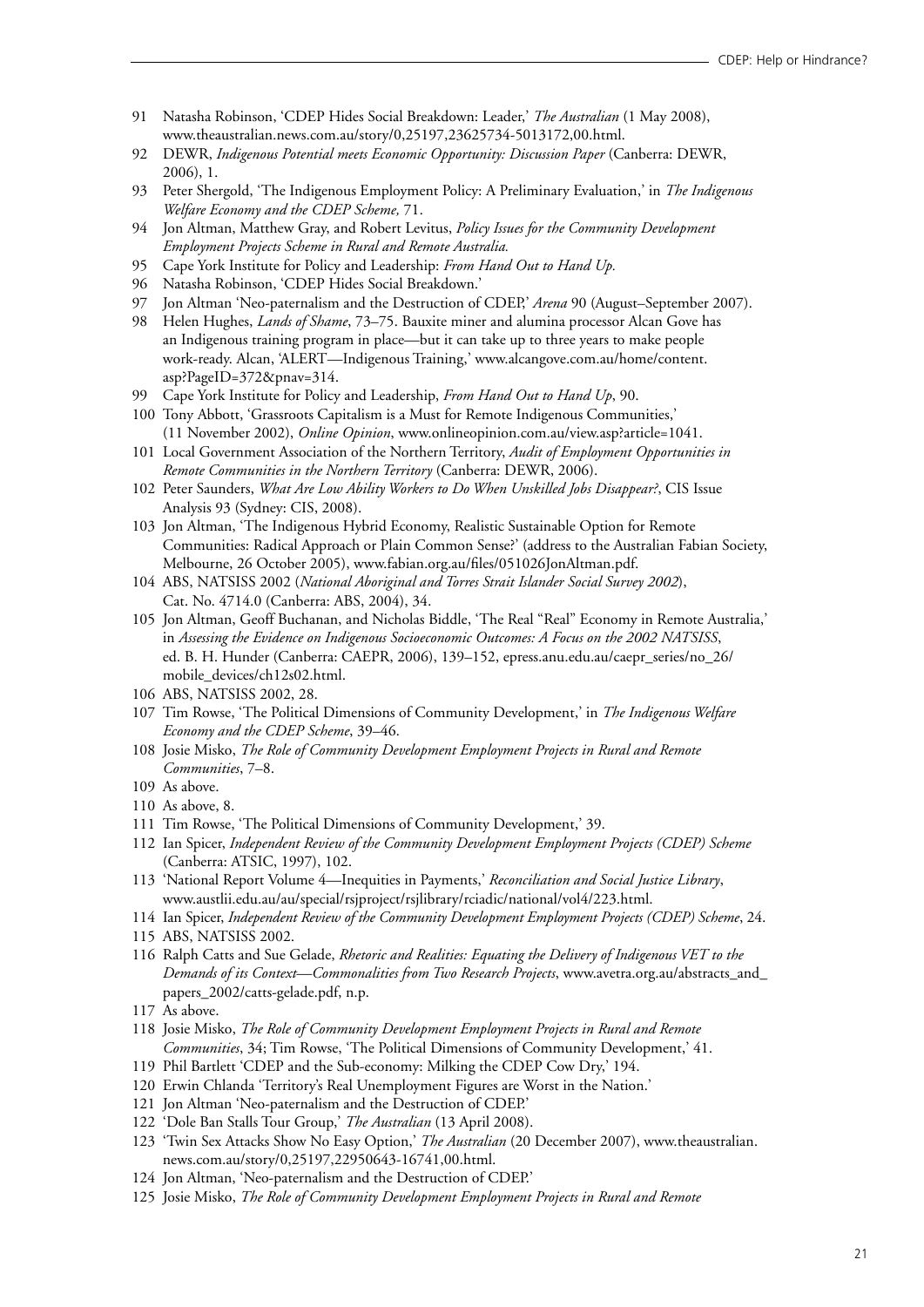*Communities*, 21.

- 126 ATO (Australian Taxation Office), 'ITAG [Indigenous Tax Advisory Group] Minutes for Meeting 29 November 2005.'
- 127 The Wilderness Society, 'Northern Australia's Indigenous Rangers Need Real Support, Not Funding Cuts,' (12 September 2007), www.wilderness.org.au/campaigns/northernaustralia/rangers?&printer\_ friendly=true.
- 128 Also see Jon Altman, 'Neo-paternalism and the Destruction of CDEP,' and Frances Morphy and Wanyubi Marika, 'Layhnapuy IPA & Yirralka Ranger Program: A New Initiative for a Venerable Homelands Association,' *Community Governance: An Occasional Newsletter from the Indigenous Community Governance Project* 1:4 (December 2005), www.anu.edu.au/caepr/Projects/ CommunityGovernance\_4.pdf, 1–2.
- 129 Annabel Stafford, 'Labor Spells Out Indigenous Plan,' *The Age* (6 October 2007).
- 130 Jon Altman, 'Scrapping CDEP is Just Plain Dumb,' *ABC News* (26 July 2007), www.abc.net.au/ news/stories/2007/07/26/1988592.htm.
- 131 DEWR, *Employment and Business News* 2 (2006).
- 132 Andrew Dawson, 'More Than a Job,' *About the House* 29 (December 2006), 42.
- 133 'Fisherman Raises Alarm on Indigenous Dugong Hunt,' *ABC News* (6 February 2008).
- 134 Helen Hughes, 'Strangers in Their Own Country: A Diary of Hope,' *Quadrant* 52:3 (March 2008).
- 135 Jon Altman, Boyd Hunter, and Will Sanders, 'Submission on Indigenous Potential Meets Economic Opportunity Discussion Paper, November 2006' (13 December 2006), www.anu.edu.au/caepr/ Publications/topical/CDEPSubmission.pdf.
- 136 As above.
- 137 Josie Misko, *The Role of Community Development Employment Projects in Rural and Remote Communities*, 29.
- 138 NATSISS 2002, 34.
- 139 DEWR, *Annual Report 2006–07*, 'Output 1.2.3: Indigenous Employment Programs.'
- 140 Rio Tinto, 'Indigenous Employment in Australia' (2006), www.oeeo.wa.gov.au/documents/diversityb izz/2006%2004%2018/Indigenous%20employment%20in%20Australia.pdf.
- 141 DEWR, *Annual Report 2006–07*, 'Output 1.2.3: Indigenous Employment Programs.'
- 142 Rio Tinto, *Indigenous Employment in Australia.*
- 143 Department of the Environment and Water Resources, 'Working on Country Fact Sheet 1' (April 2007), www.environment.gov.au/indigenous/publications/pubs/workingoncountry.pdf.
- 144 Rod Welford, 'Far North Queensland Indigenous Artists Set for Success' (7 May 2008), www.cabinet.qld.gov.au/MMS/StatementDisplaySingle.aspx?id=57893.
- 145 Paul Toohey, 'Policy Made in Haste Locks Communities in a Jobs Vacuum,' *Weekend Australian* (2 February 2008).
- 146 Cape York Institute for Policy and Leadership, *From Hand Out to Hand Up*, 11–13.